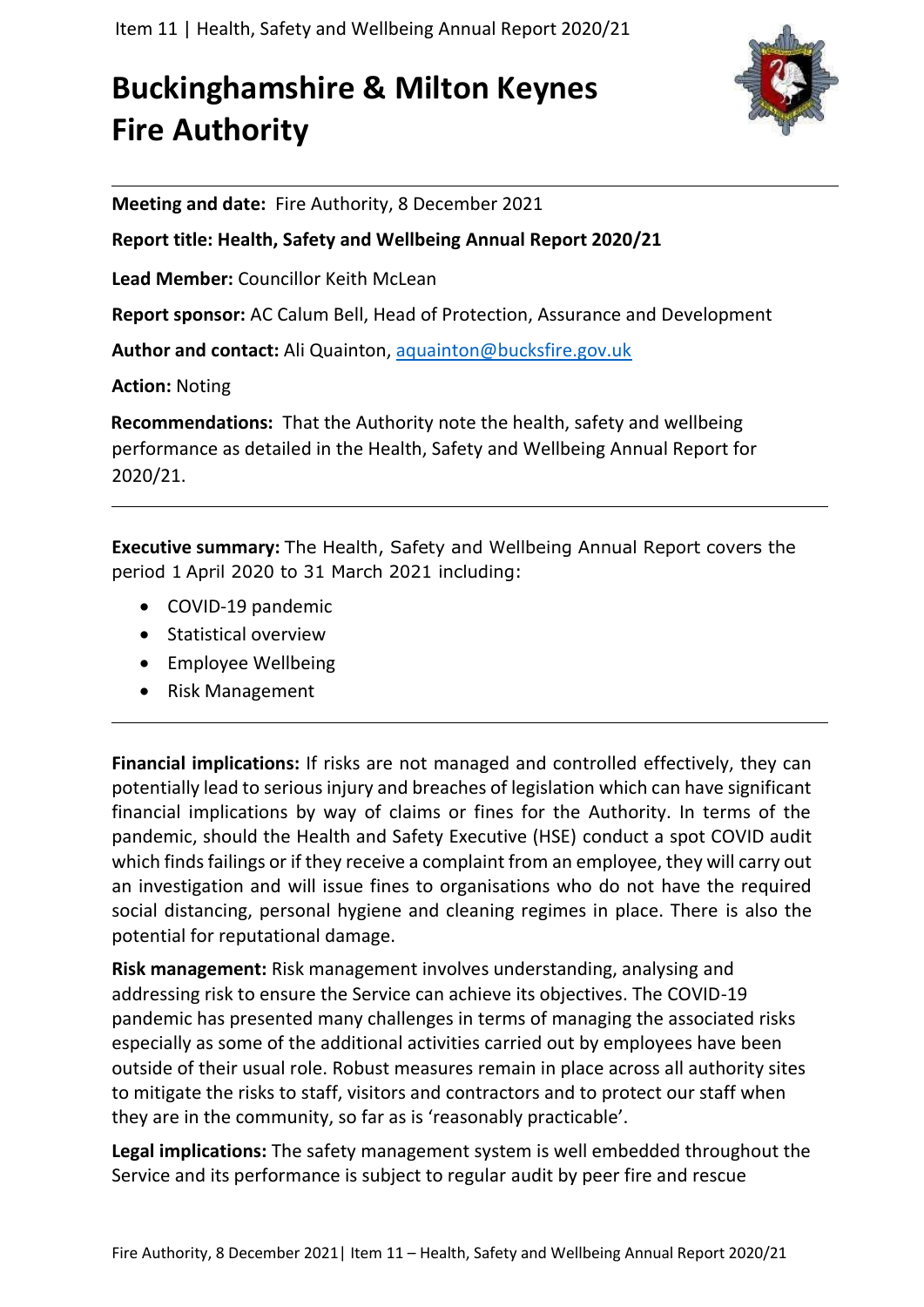services to ensure it remains fit for purpose, as well as ensuring compliance with legislation. If this scrutiny does not take place, it is possible that breaches of health and safety legislation may occur. The pandemic initiated the implementation of additional legislation by the Government which the Service has and will continue to comply with. It has also highlighted the importance of adherence to Section 2 (Employer responsibilities) and Section 7 (Employee responsibilities) of the Health and Safety at Work Act 1974.

**Privacy and security implications:** A Data Protection Impact Assessment for this report exists and has been reviewed. There are no personal details provided in this report and statistical data is generic rather than specific to protect the identity of those involved. The data collected as part of personal injury safety events is name, date of birth, gender and home address when required for Reporting of Injuries, Diseases and Dangerous Occurrences Regulations (RIDDOR) reporting – a legislative requirement.

**Duty to collaborate:** The additional activities undertaken by employees in the response to the pandemic have been part of wider collaboration between partner agencies and local authorities, these include South Central Ambulance (SCAS), Buckinghamshire Council and Milton Keynes Council. Additionally, a mutual assistance agreement was set up between the three Thames Valley fire and rescue services Health and Safety departments in terms of business continuity in the event of a loss of staff due to the pandemic.

**Health and safety implications:** Since the start of the pandemic the primary focus has been to mitigate the risks associated with the COVID-19 pandemic. Procedures and guidance for staff have been implemented based on the Government's 'Working Safely with COVID-19' documents. Risk assessments have been written and existing ones reviewed, and additional measures have been put in place to support staff in terms of mental health and wellbeing. Normal work activities and existing projects have continued wherever possible.

#### **Environmental implications:** N/A

**Equality, diversity, and inclusion implications:** The data collected as part of personal injury safety events is name, date of birth, gender and home address when required for RIDDOR reporting. Where the number of personal injury safety events is so low that there is the potential for affected individuals to be identified, they are reported generically rather than specifically.

**Consultation and communication:** As this is a report on Health, Safety and Wellbeing for the year 2020/21 there is no requirement to consult with other stakeholders.

#### **Background papers:**

| Appendix | Title                                                 | <b>Protective Marking</b> |
|----------|-------------------------------------------------------|---------------------------|
|          | Health, Safety and Wellbeing Annual Report<br>2020/21 |                           |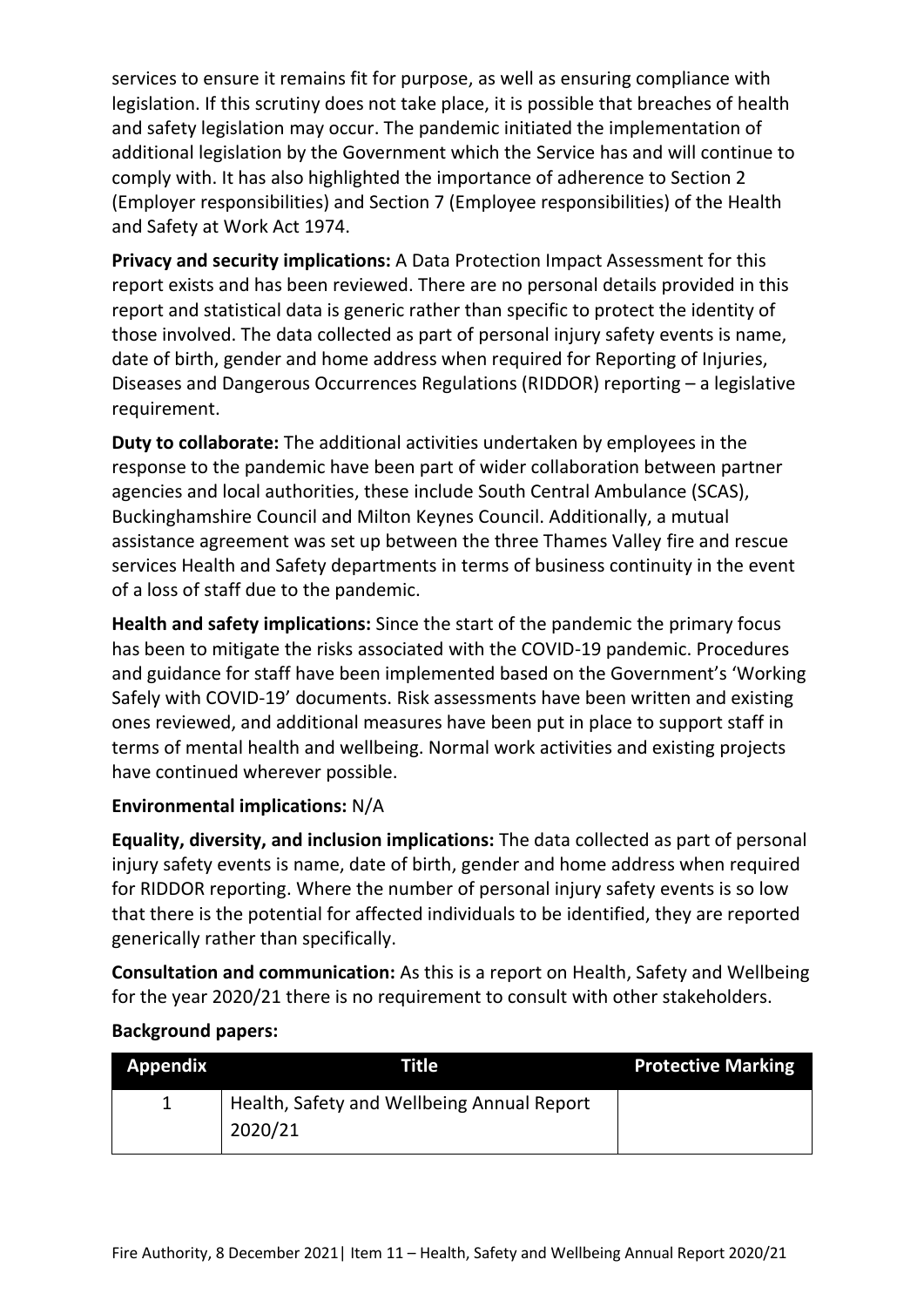# **Health, Safety and Wellbeing**



# Annual Report

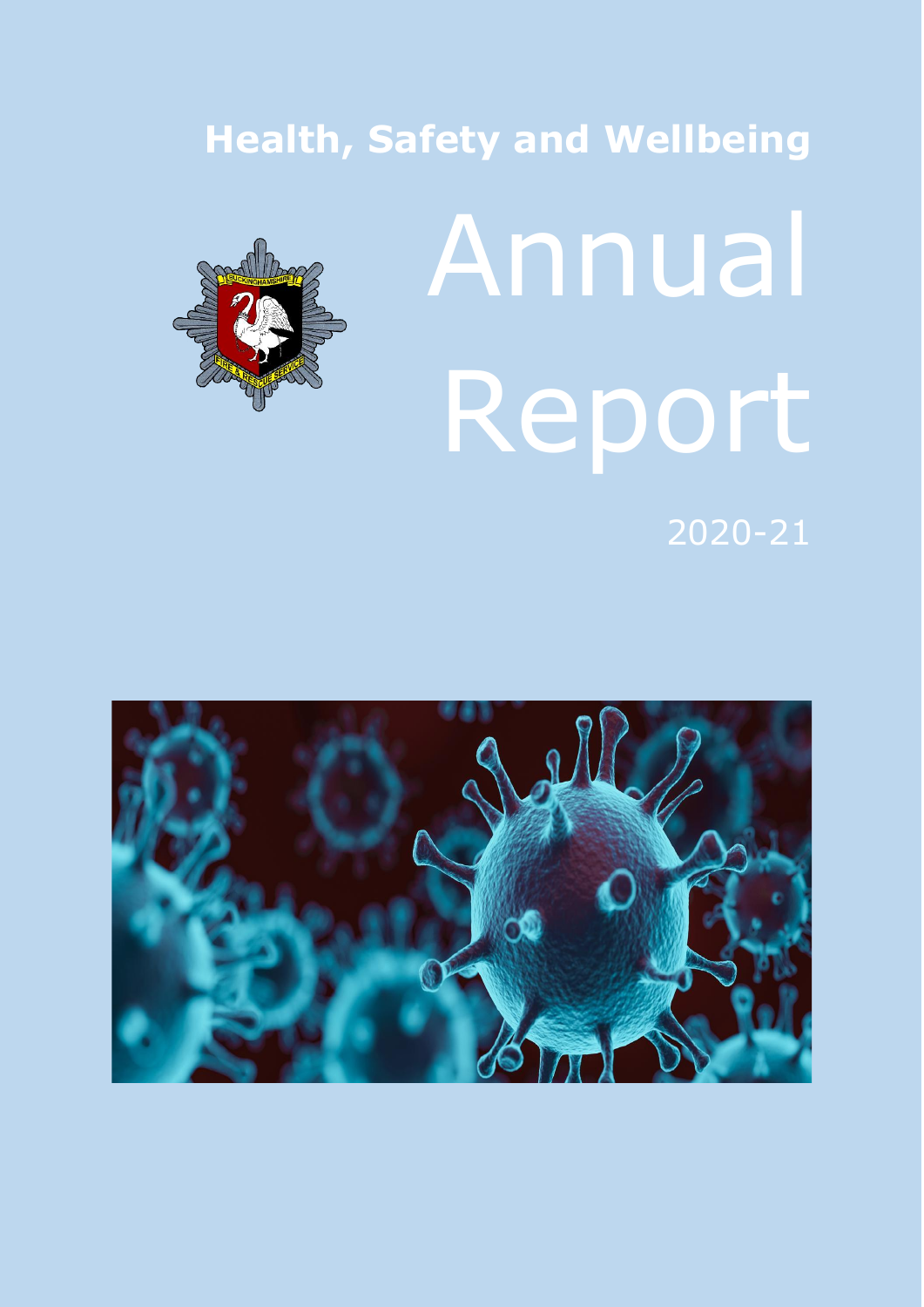#### **Contents:**

| <b>Section</b>              | Page           |
|-----------------------------|----------------|
| Forewords                   | 3              |
| Executive summary           | $\overline{4}$ |
| COVID-19 pandemic           | 5              |
| Our performance at a glance | 11             |
| Performance overview        | 12             |
| Employee Wellbeing          | 15             |
| <b>Blue Light Hub</b>       | 16             |
| <b>Risk Management</b>      | 16             |
| Working with others         | 19             |
| Health and Safety training  | 20             |
| A look forward              | 21             |
| Performance indicators      | 22             |

## Appendix:

| <b>BFRS Health and Safety statistics</b><br>1 <sub>1</sub> | 24 |
|------------------------------------------------------------|----|
|------------------------------------------------------------|----|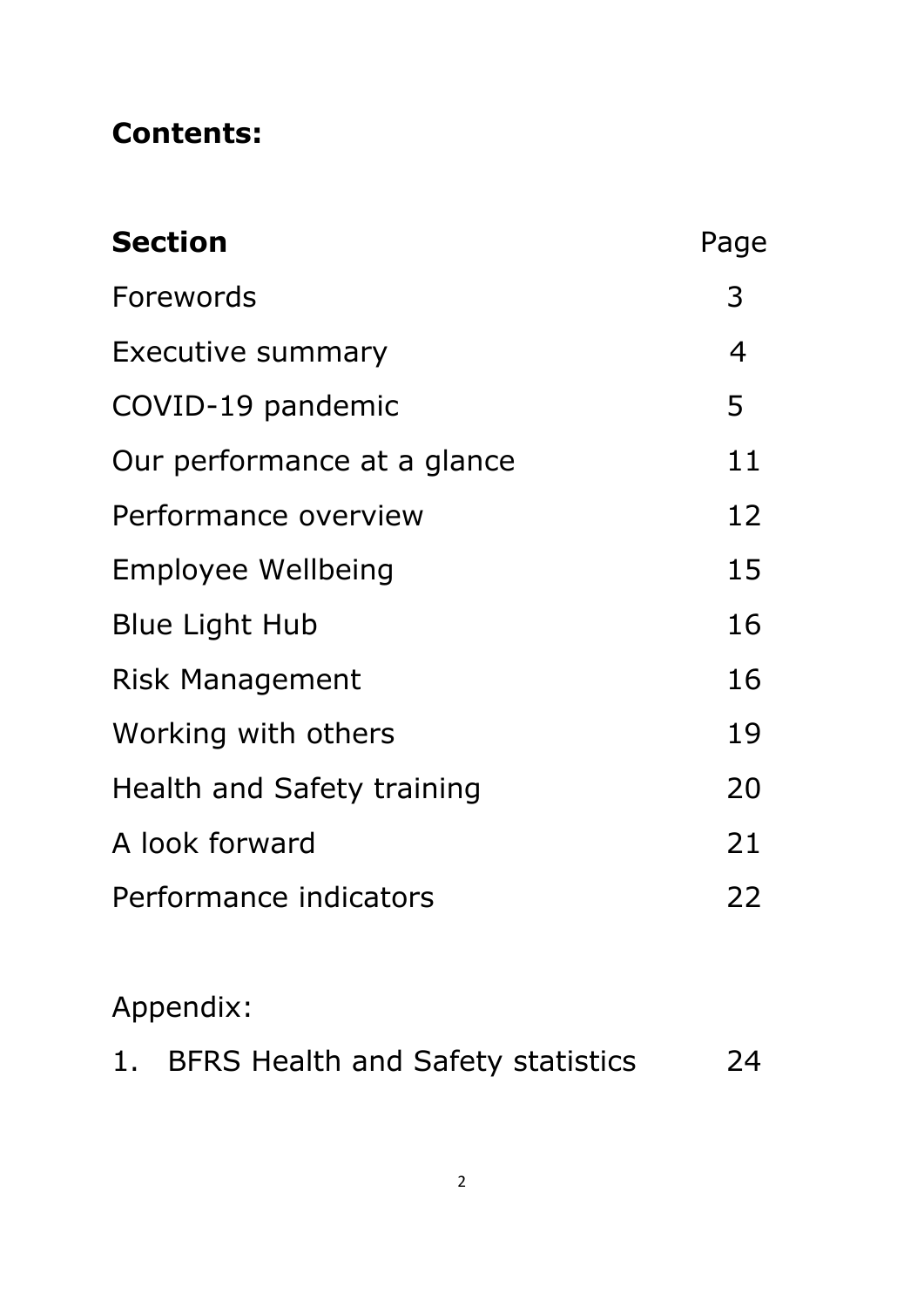#### Forewords

*"I am very pleased to be writing my second foreword to the annual Health, Safety and Wellbeing report. Whilst I wrote last year's foreword it related to the year with only 2 months of Covid-19; this year the whole year has been overshadowed by Covid-19. You will read in the report how well the Service always coped with limited Covid-19 cases due to robust procedures being speedily implemented and being fully operational throughout the year. The external work carried out by some firefighters to support others, including driving ambulances and delivering PPE, along with the dedication from Support staff to ensure operations continued, exemplifies the ethos of the Service. I am proud the Health, Safety and Wellbeing statistics continue to demonstrate how importantly we all treat these matters; however, we should not be complacent and must continue to reduce risks to our employees and the public we serve".*

> Councillor Keith McLean Lead Member for Health, Safety and Wellbeing Buckinghamshire & Milton Keynes Fire Authority

*"As a result of the COVID-19 pandemic the way in which we work has changed significantly, with operational staff having to adapt to working with their communities and partner agencies virtually rather than face to face and support staff taking a blended approach of home and office working. Staff across the Service have gone above and beyond to ensure resources remain available to respond to emergency incidents and visit those members of our communities most at risk. Some have also volunteered to serve with South Central Ambulance Service in their hour of need. I am delighted to say that cases of COVID-19 amongst staff have remained low throughout, and this is due to the commitment of our staff in adhering to the rules implemented by the Government. "*

> Jason Thelwell Chief Fire Officer and Chief Executive Buckinghamshire & Milton Keynes Fire Authority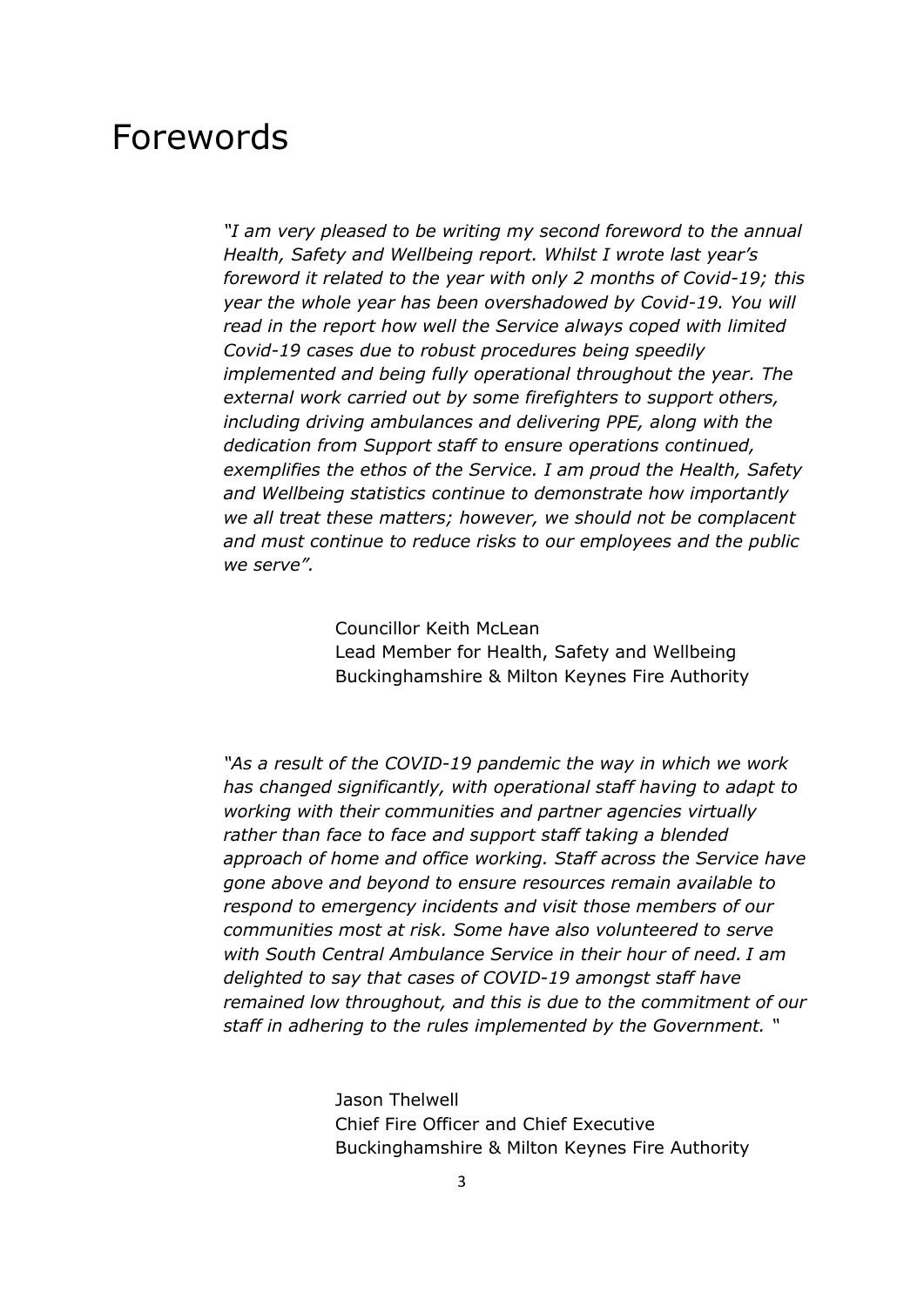## Executive summary

**COVID-19 Pandemic:** With the advent of the first lockdown in March 2020, much of the year has been devoted to managing the pandemic internally and supporting the communities we serve. All stations/sites remain COVID Secure. The total number of COVID-19 cases for the year 2020/21 is 38 which includes four cases of long COVID.

**Our performance:** The safety event statistics for the year 2020/21 identify that there has been a decrease in the number of events in five of the seven areas. This is a pleasing result. There has been an increase of 18% in the number of equipment damage safety events; more detail is provided in the report.

**Employee Wellbeing:** Sickness absence **reduced by 36.4%** and **33%**  respectively for Wholetime and On Call employees in 2020/21 when compared to 2019/20. Support staff employee's sickness levels saw an **increase of 18.2%**  for the same period. This was mainly due to an increase in *long-term* sickness.

**Blue Light Hub:** Crews from Great Holm and Bletchley fire stations moved into their new home at West Ashland fire station within the Blue Light Hub on 30 June 2020. The move went well and alerting crews to emergency incidents during the switch was seamless. Overall, they were very happy with their new facilities and have settled in quickly.

**Protecting Firefighters against contaminants:** Back in 2019, the Fire Brigades Union (FBU) commenced a contaminants project, in conjunction with Professor Anna Stec from the University of Central Lancashire, which involves the analysis of blood, urine and hair to determine if and at what level contaminants are present. As a result of this research the FBU published an interim report - "Minimising firefighters' exposure to toxic fire effluents". We have reviewed the recommendations contained within this interim report and we continue to take all reasonable steps to protect the health and wellbeing of our staff.

**Working with others:** The pandemic has necessitated the requirement for departments to work more closely together. The Pandemic Response and Recovery groups comprise middle managers and department heads who have worked tirelessly to respond to and recover from COVID-19 throughout the past 18 months.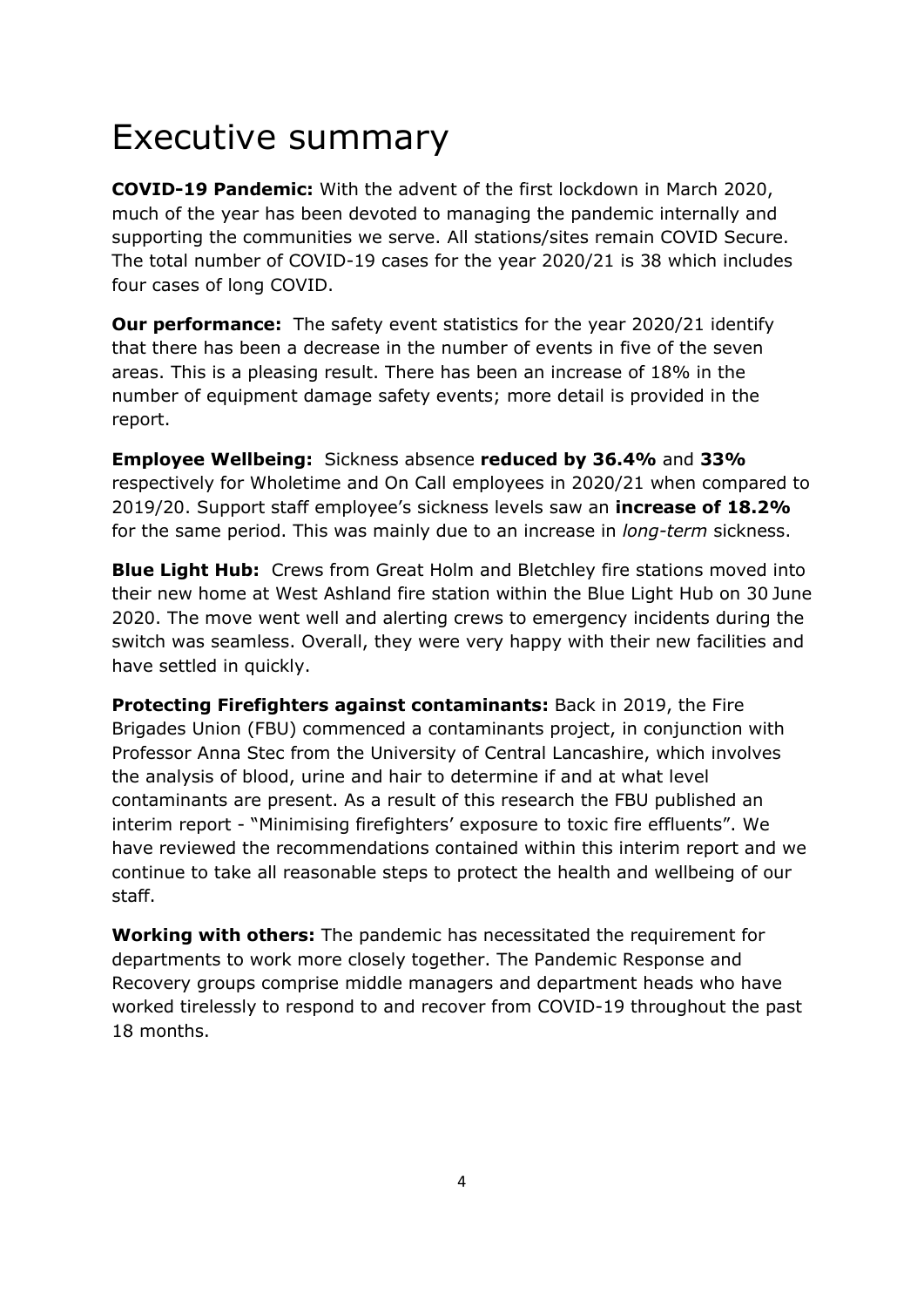## COVID-19 pandemic

With the advent of the first lockdown in March 2020, much of the year has been devoted to managing the pandemic internally and supporting the communities we serve. Throughout the year the Service has assisted partner agencies and local authorities in a variety of ways from training care home staff in infection control to setting up and managing COVID-19 mass vaccination centres. Other examples, both internal and external are detailed below.

**Internally** – With the introduction of COVID-19 specific legislation by the Government, it was necessary to ensure that the Service implemented appropriate measures to ensure compliance and to continue to protect employees whilst at work. To achieve this all stations and sites were and remain COVID Secure with the following in place:

- social distancing of two metres
- robust cleaning regimes of stations, sites and vehicles
- personal hygiene hand washing and the use of hand sanitiser on entry and exit of premises
- reduced maximum occupancy of rooms across the estate
- 50% occupancy of vehicles with the exception of fire appliances
- Face masks to be worn in vehicles
- Face masks to be worn during training activities and incidents
- Appropriate level of PPE to be worn when working in the community and especially when working with people who have COVID-19
- "Working Safely with COVID-19" risk assessments

The Health and Safety team have conducted several reviews of existing COVID-19 risk assessments to ensure they remain suitable and sufficient, reflect the Government's changes to restrictions imposed and the requirements of the Service.

Regular communications to staff have been issued in the Pandemic section of the intranet and via poster campaigns displayed on stations and sites acting as a reminder to staff to adhere to the COVID Secure measures in place.

A [joint statement](file://///FRSRV44/BFRS-DATA/Service%20Support/Health%20Safety%20&%20Welfare/Department%20Only/Team%20Docs/Covid%2019%20(Coronavirus)/Internal%20communications/Joint%20Statement%20COVID-19%20Secure%20Premises%20(2).pdf) signed by all Representative Bodies was issued in October 2020 which set out the five steps to ensuring stations and sites remain COVID Secure. This is an excellent example of working together for the greater good of all employees and the communities we serve.

Early in the pandemic the Health and Safety Executive (HSE) went on record stating that, should they receive a complaint from an employee concerned about COVID-19 in their workplace, they would carry out an investigation. Their main focus would be the monitoring of ongoing compliance with the measures. To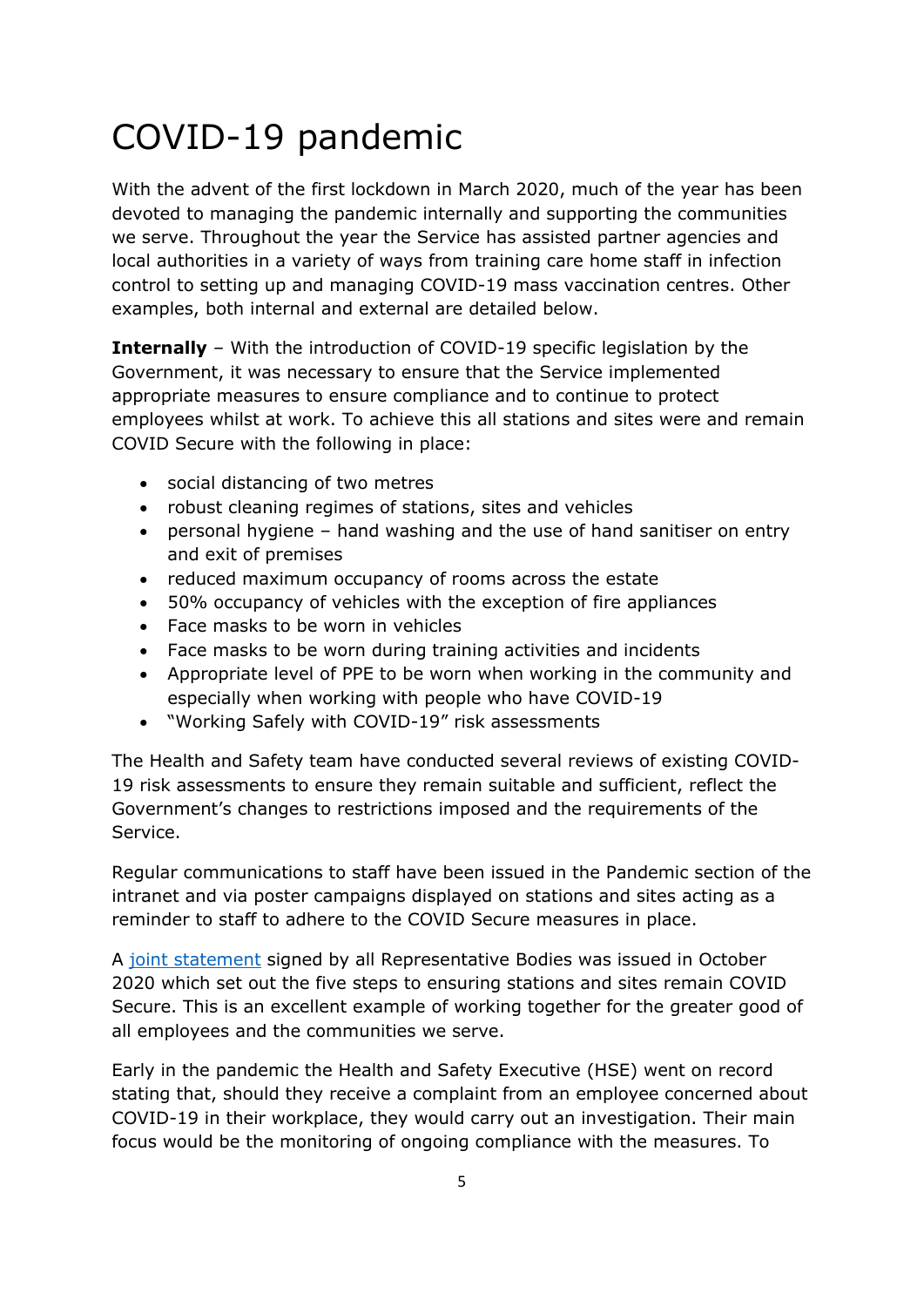ensure this was in place, the Health and Safety team developed a monthly inspection form, an extension of the COVID-19 audit form, which is completed by the Station Commander/site manager and returned to the Health and Safety department. Any breaches and findings are highlighted to the Station Commander/site manager for rectification. This provides evidence and an audit trail should the HSE wish to come into the Service. It also provides assurance to the Authority that the Service is doing all it can to ensure compliance.

To date, the HSE has conducted COVID-19 spot audits at four stations and sites with excellent outcomes at each. There has been no requirement for any further action and comments received from the inspectors have been favourable. This is due to the hard work of all employees in ensuring adherence to the COVID Secure measures.

In certain situations, COVID-19 has been designated as a disease that is reportable to the HSE under the Reporting of Injuries, Diseases and Dangerous Occurrences Regulations (RIDDOR). These situations relate to not wearing the appropriate PPE, a failure of the PPE or a dangerous occurrence such as an unintended incident at work that has led to someone's possible or actual exposure to COVID-19. To manage these eventualities the Service provided guidance to all staff as to the levels of PPE that should be worn according to the level of risk present.

When an employee is confirmed as having COVID-19 they must self-isolate in accordance with Government requirements. Before they return to work the Resource Management Team (RMT) will contact them and work through a set of questions created to determine if the virus was contracted whilst at work. If this is the case, the health and safety team will report it to the HSE under the RIDDOR Regulations. Fortunately, there has only been one instance to date, further testament to the diligence of employees when working face to face with each other and the communities.

The HSE has been instrumental in providing guidance to employers on mitigating the risk of transmission of the virus. An example of such guidance related to adequate ventilation both natural and mechanical. The Service has implemented the requirement that windows on all stations and sites are to be opened when occupied to ensure circulation of fresh air. For those stations and sites that have air handling systems the Property department have maximised the input of fresh air and increased the frequency of filter changes.

One of the biggest risks for the Service was, and still is, meeting members of the community who have tested positive for COVID-19 or those that do not realise they have COVID-19 as they are asymptomatic. Strict protocols have been put in place in terms of managing that risk for all community facing staff. These protocols include the following: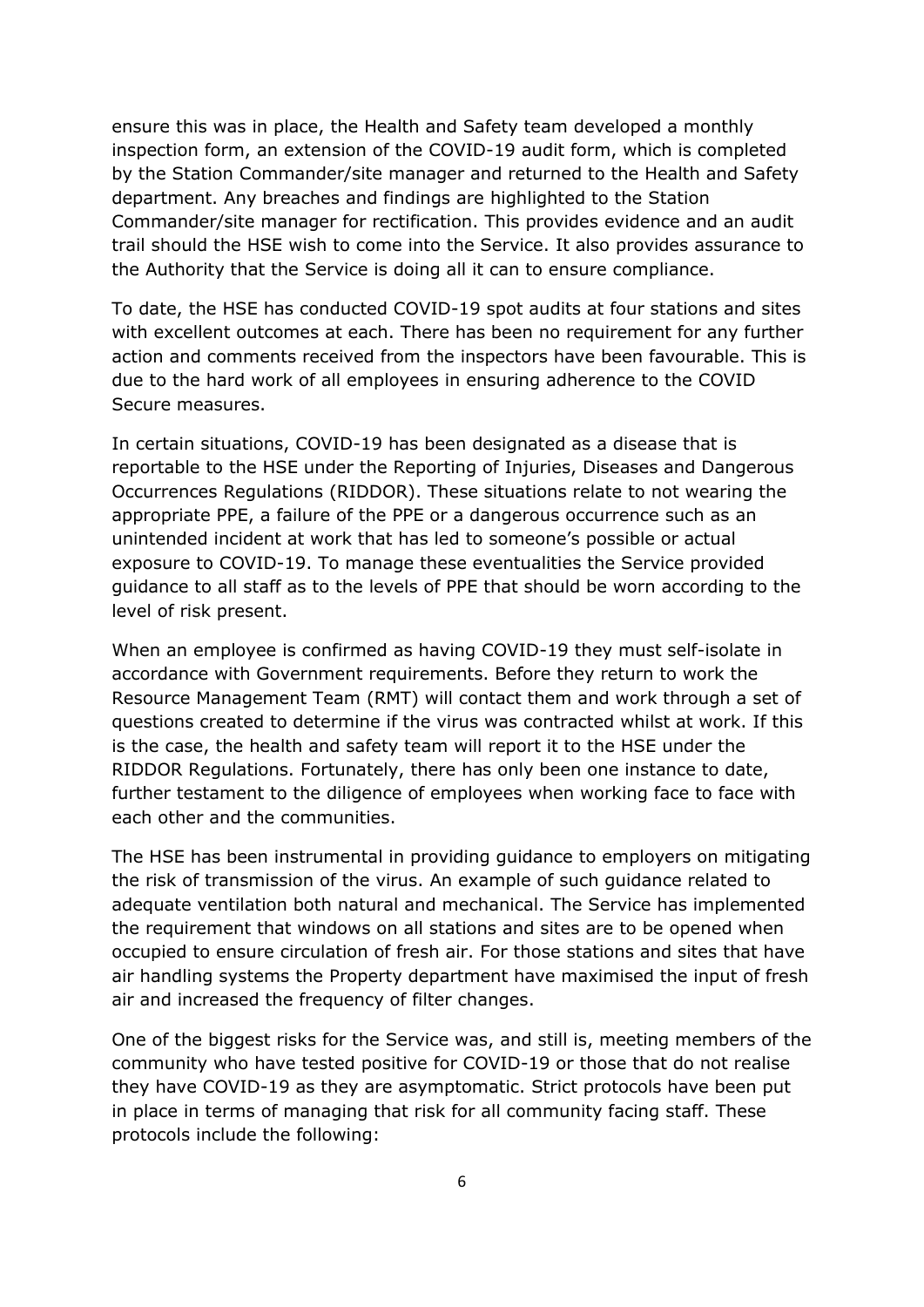- Minimising face to face contact wherever possible
- Conducting business over the phone or virtually
- Robust call challenging if it is possible that employees need to visit members of the public in their homes
- Creating specific risk assessments for activities that involve interaction with the community
- Appropriate PPE of varying levels depending on the risk of transmission of the virus
- Employees undertaking regular Lateral Flow Testing (LFT) in order to protect the community and colleagues
- Ceasing community-based activities such as schools' visits
- Restricting access to stations/sites with the exception of our trusted partners South Central Ambulance Service (SCAS) and Thames Valley Police (TVP)

An agreement is in place that allows SCAS crews to use certain fire stations for their welfare breaks. This agreement has remained in place throughout the pandemic with additional control measures in place. A "Trusted Partners" form containing information on the implemented COVID Secure measures has been developed, which SCAS crews are required to read, provide their contact details and sign to say that they will adhere to the measures in place at these stations. This also allows the Service to track who has visited these stations as part of the NHS Test and Trace requirements.

Whilst LFT tests cannot be made mandatory, employees are strongly encouraged to test themselves regularly. Test kits are available to employees who can order them via the intranet. Results of the tests are then entered into the NHS portal and internally, again, via the intranet. Take up of these kits has been good and is proving successful.

The pandemic has presented many challenges. The most significant challenge has been the necessary changes in human behaviour. Humans are social beings, and it is alien for them to distance themselves from one another. The wearing of facemasks is also unfamiliar and for many, initially, uncomfortable. It has taken time and effort to constantly remind employees of the requirement to adhere to the COVID Secure measures in place and it has been difficult for employees to adapt.

Balancing 'business as usual' with the ever-increasing workloads created by the pandemic has also proved difficult. It has been necessary to scale back and even temporarily cease some work activities. For the Health and Safety team this has meant that updating the Health, Safety and Wellbeing noticeboards has ceased with the responsibility being deferred to station staff. It should be noted that any work activity that impacts the health, safety and wellbeing of employees or is a legislative requirement has continued throughout. Examples of this are the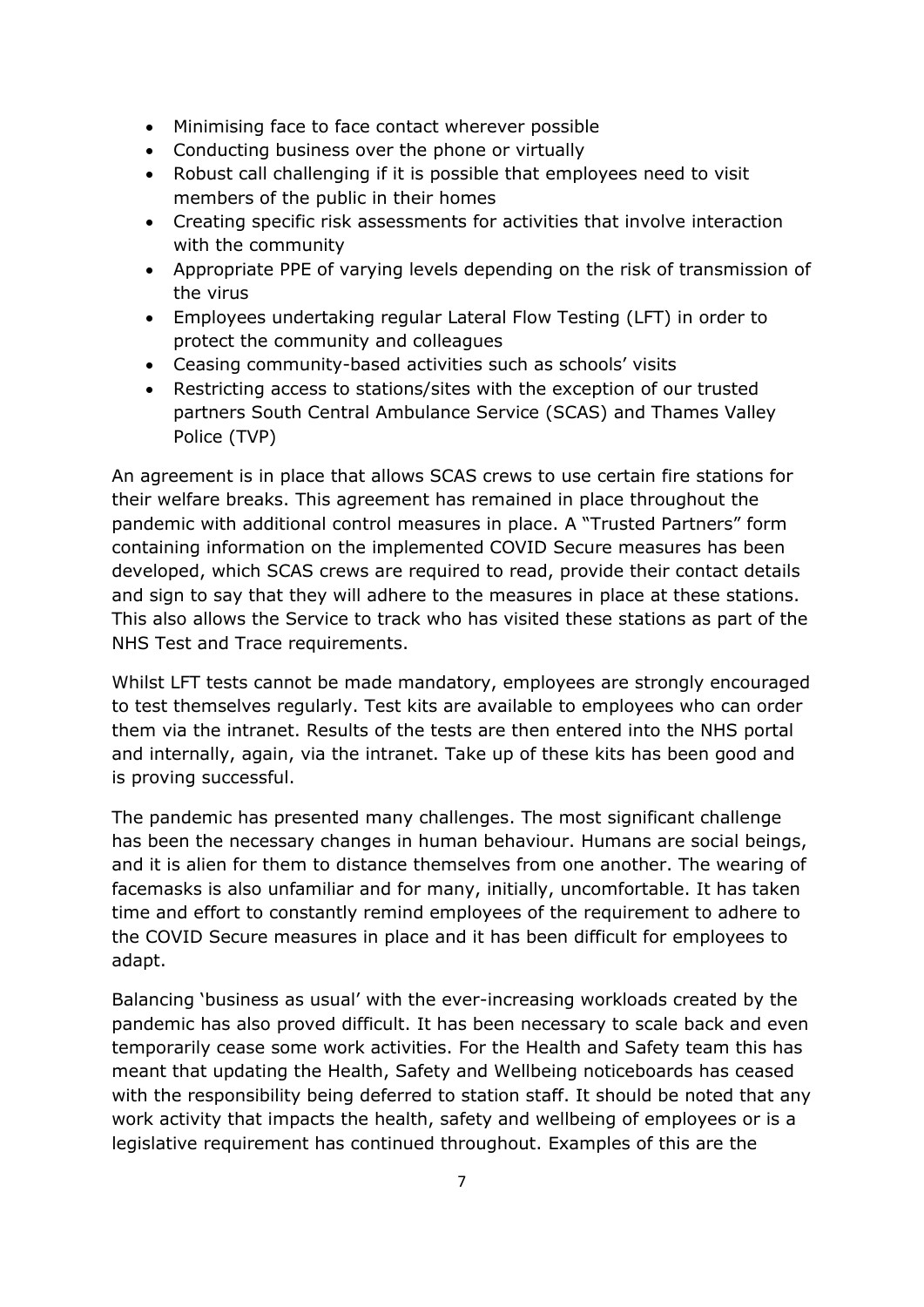Portable Appliance (PAT) testing, lifting equipment inspection and testing and the control of legionella through the weekly flushing of water systems in stations and sites that are not used on a daily basis.

Throughout lockdown, staff working from home and those who were shielding were contacted regularly by their line manager to check on their welfare and reminded of the support networks available to them should they feel isolated or that their mental health and wellbeing may be at risk.

A 'Supporting staff back into the workplace' aide memoire was developed for those who were shielding or returning to the workplace once lockdown had ended, providing the latest position on the measures implemented, adjustments necessary etc. in a bid to allay concerns and reassure staff who could find returning to the workplace difficult after being away for so long. This aide memoire was completed by both the individual and line manager and retained as an audit trail in the event of future challenge.

In November Her Majesty's Inspectorate of Constabulary and Fire and Rescue Services (HMICFRS) conducted a virtual COVID-19 inspection. The headlines of the findings are detailed below:

*Buckinghamshire Fire & Rescue Service has been praised for the way it is coping with the challenges it faces during the COVID-19 pandemic, and for the positive contribution it is making to its community.*

*The report has been welcomed by Chief Fire Officer Jason Thelwell QFSM and Councillor Lesley Clarke OBE, Chairman of Buckinghamshire & Milton Keynes Fire Authority, whose members were actively engaged in discussions with officers on the service's ability to discharge its statutory functions.*

*The report said BFRS had been well prepared, maintained its core functions of firefighting, promoting fire safety, responding to emergencies and rescuing people involved in road traffic collisions, adopted new and innovative ways of working and even managed to provide additional support to a number of other organisations. This included driving ambulances for South Central Ambulance Service, training care home staff in infection control and packing food parcels for vulnerable people.*

*CFO Thelwell said: "I could not be prouder of the way staff have risen to every challenge with such willingness and commitment. Since this inspection was carried out, they have gone on to help set up three mass vaccination centres in the area we serve. We will continue to work tirelessly to support our partner organisations and the communities of Buckinghamshire and Milton Keynes."*

*Councillor Clarke said: "Emergency service work is challenging at the best of times, so recognition for going above and beyond in such difficult and unpredictable circumstances is a remarkable achievement. It speaks volumes about the men and women who work here, and on behalf of the Fire Authority I*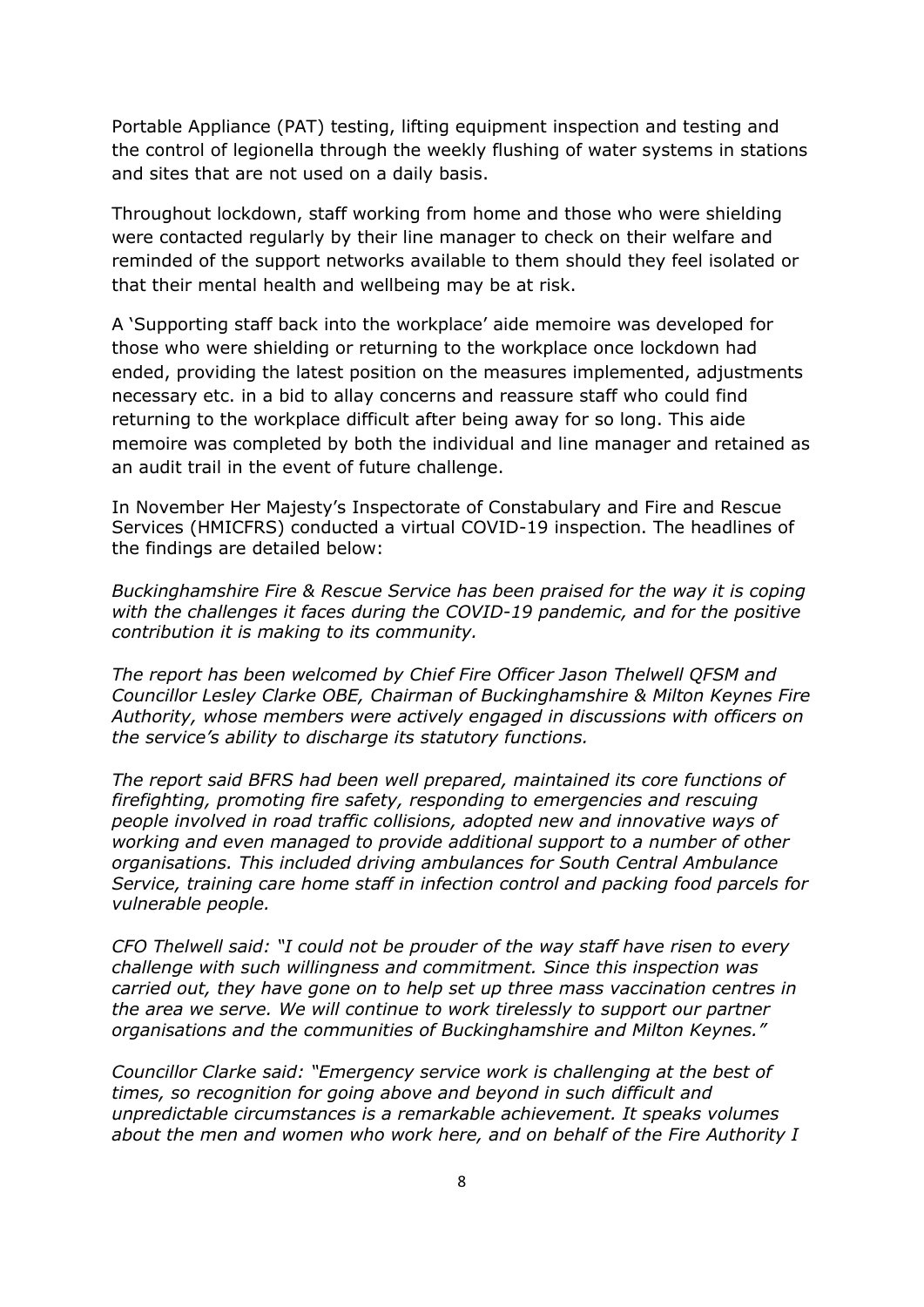*would like to thank them all for their can-do attitude, dedication to duty and willingness to work differently."*

*The report said the organisation's resources were well managed and it effectively managed its low level of staff absences. The inspection also found that BFRS communicated well with its staff, and made staff wellbeing a priority by providing guidance, support and extra wellbeing services. It also made sure they had the resources they needed to do their jobs effectively, including new flexible working arrangements and new technology to facilitate virtual meetings.*

*The inspection report, which is available on the HMICFRS website, noted that between 1 April and 30 June 2020, BFRS attended fewer incidents than it did during the same period in 2019. The overall availability of fire engines was better during the pandemic than it was during the same period in 2019, partly because on-call firefighters were available to respond to emergencies due to being furloughed from their primary employment.*

*Absences decreased compared with the same period in 2019, and the average response time to fires improved. This was for several reasons, including lower sickness levels, better fire engine availability and less road traffic during this period.*

*The service also had good arrangements in place to make sure that its joint control room, shared with Royal Berkshire and Oxfordshire, had enough staff during the pandemic. Additionally, it continued to collaborate with its partners, and provided effective support to the Thames Valley Local Resilience Forum.*

*It was able to go ahead with its planned move into the new Blue Light Hub in West Ashland, Milton Keynes, in June, and to complete an apprentice recruitment process for operational activity. This followed all government guidance on social distancing and hygiene.*

**Externally -** The Tripartite Agreement/s (agreement between the Fire & Rescue Services National Employers, the Fire Brigades Union and the National Fire Chiefs Council) supported a range of new and additional activities for the Service. Examples of activities undertaken are detailed below:

- Driving ambulances for SCAS
- Training care home staff in infection control
- Packaging food parcels for vulnerable people
- Delivery of NHS 'Test and Trace' letters
- Setting up and overseeing the running of mass vaccination centres
- Assisting in the packaging and distribution of PPE
- Collecting and distributing medication to vulnerable shielding people
- Providing station appliance bay space and facilitating the packing and distribution of fruit and vegetables for Buckinghamshire Council at Marlow
- Supporting and chairing meetings within the Local Resilience Forum (LRF)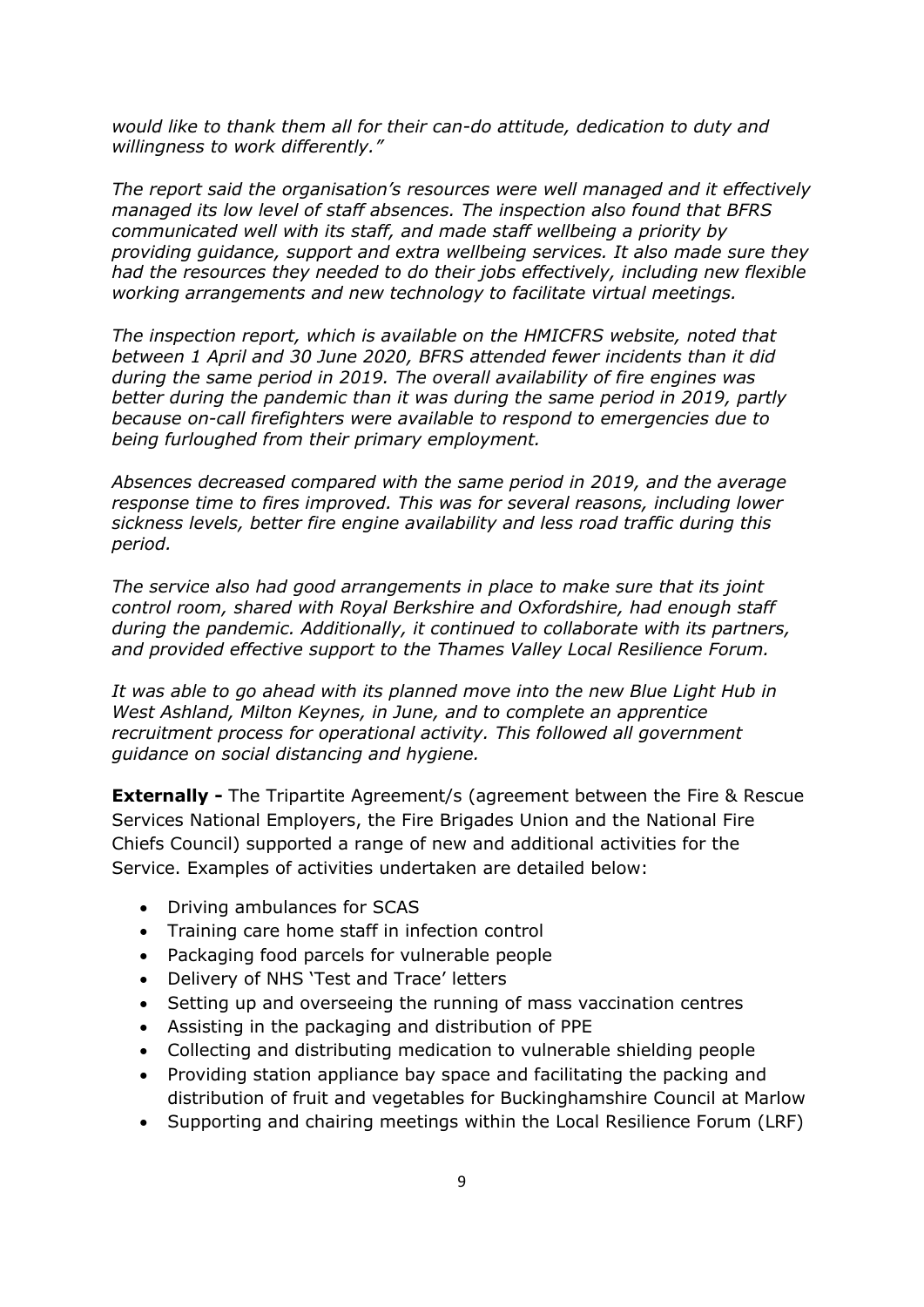Operational employees who volunteered to drive ambulances for SCAS were released from their fire service duties for a period of up to six weeks following training. At the end of the detachment, they were required to take a COVID-19 test with a negative result and given 72 hours rest before recommencing their fire service role. Whilst the detachments have now paused the volunteers are ensuring their skills are regularly refreshed so that they are able to assist in the future if SCAS become overwhelmed. This is an area of activity that the Service led on and coordinated across the Thames Valley, Hampshire and the Isle of Wight.

The NFCC produced a suite of 'Working safely with COVID-19' risk assessments for these activities which the health and safety team localised to fit the Service's needs.

From the 1 April 2020 to 31 March 2021 there have been 38 cases of COVID-19, which includes four cases of long COVID, in Service. An excellent achievement! This is testament to the diligence and commitment by all employees and contractors to adhere to the COVID Secure measures in place.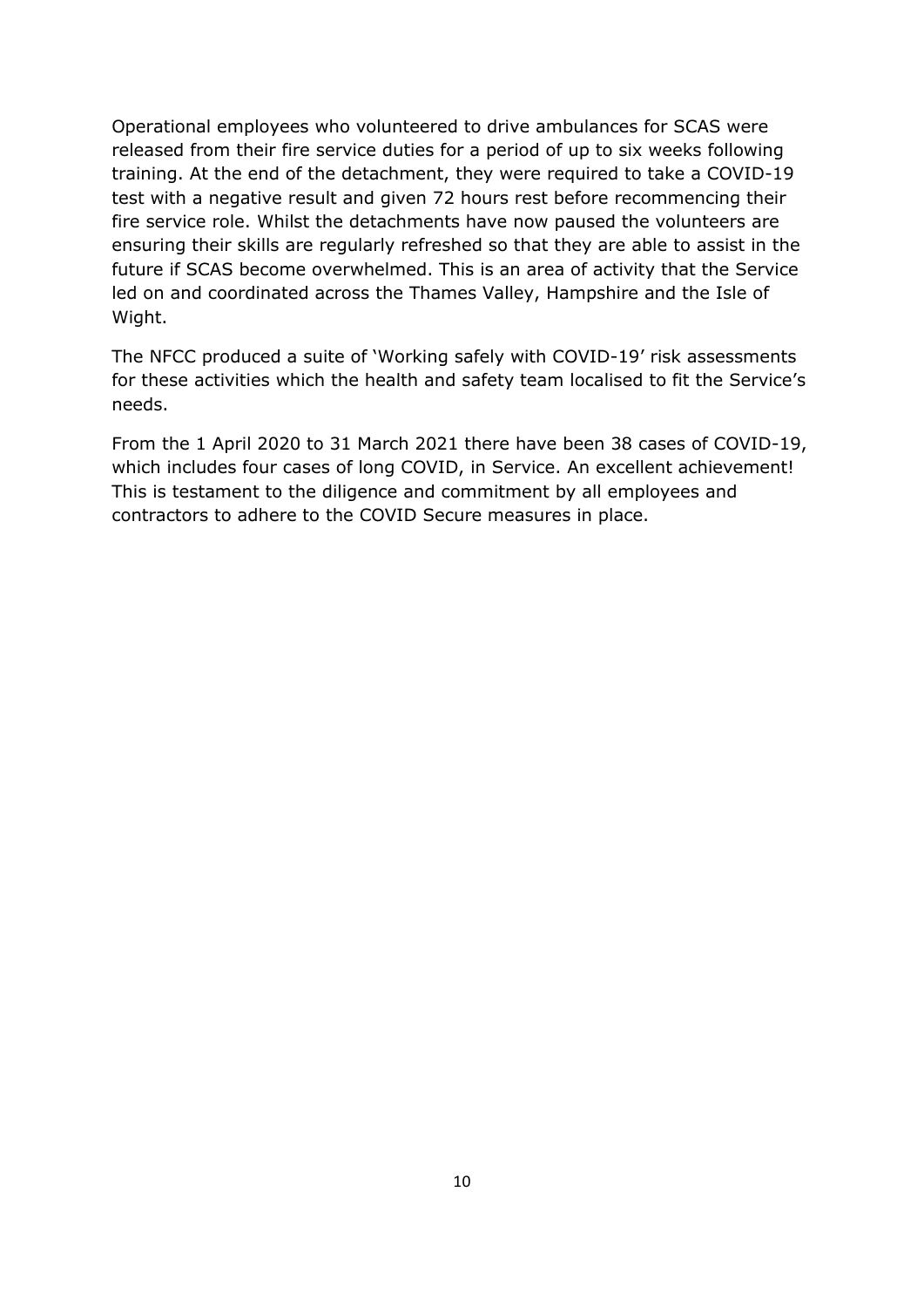## Our performance at a glance

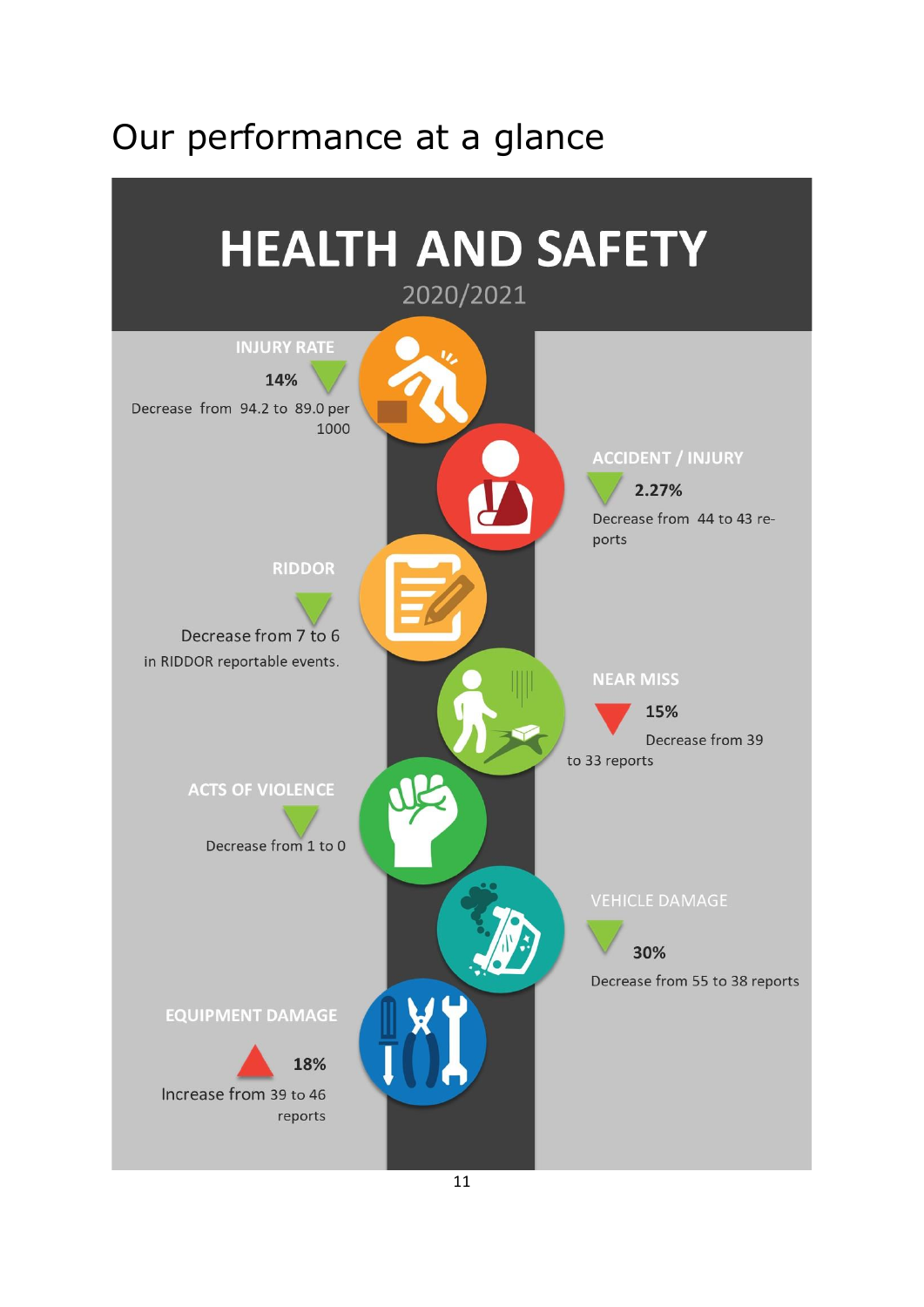## Performance overview

In 2020/21 the number of incidents attended was 8,161 and the number of mobilisations was 8,738. These figures do not include co-responding incidents or officer mobilisations.

Overall, there have been reductions in five of the seven categories which is a considerable improvement in performance compared to last year. Personal injury, vehicle safety events, acts of violence and the number of events that come under the Reporting of Injuries, Diseases and Dangerous Occurrences Regulations (RIDDOR) have all decreased. There has been an increase in the number of equipment damage safety events as detailed in "*Our performance at a glance"* graph above. The number of 'near-miss' reports has decreased this year from 39 to 33. An overview of the figures is provided below.

**Personal injury**: The *injury rate* is determined by calculating the number of incidents reported; divided by the number of employees and multiplied by 100,000 as set out by the HSE. For the year 2020/21 the *injury rate* is 89.0 per 1000 employees compared to 94.2 in 2019/20 which is a slight reduction. In terms of the actual numbers of personal injury safety events, there has been a decrease from 44 in 2019/20 to 43 in 2020/21.

The severity of a safety event is determined by multiplying the 'likelihood' of the safety event occurring again by the 'severity' of the injury sustained. The resulting figure is known as the risk factor score:

- 1 to 5 is deemed a minor event
- 6 to 12 is moderate and
- 15 to 25 is a major event

Of the 43 personal injury safety events, 29 have been recorded as minor in nature and 14 as moderate.

Serious workplace injuries, occupational diseases and specified dangerous occurrences are reportable to the HSE under RIDDOR.

The number of RIDDOR reportable events for 2020/21 is six, one less than in 2019/20. Analysis of these events resulted in:

- 2 dangerous occurrences
- 4 'over 7 day' sickness absences.

Equipment damage safety events has seen a significant increase of 18 per cent, with 46 safety events compared to 39 in 2019/20. 38 of these were of a minor nature and 8 were moderate. Analysis carried out by the Health and Safety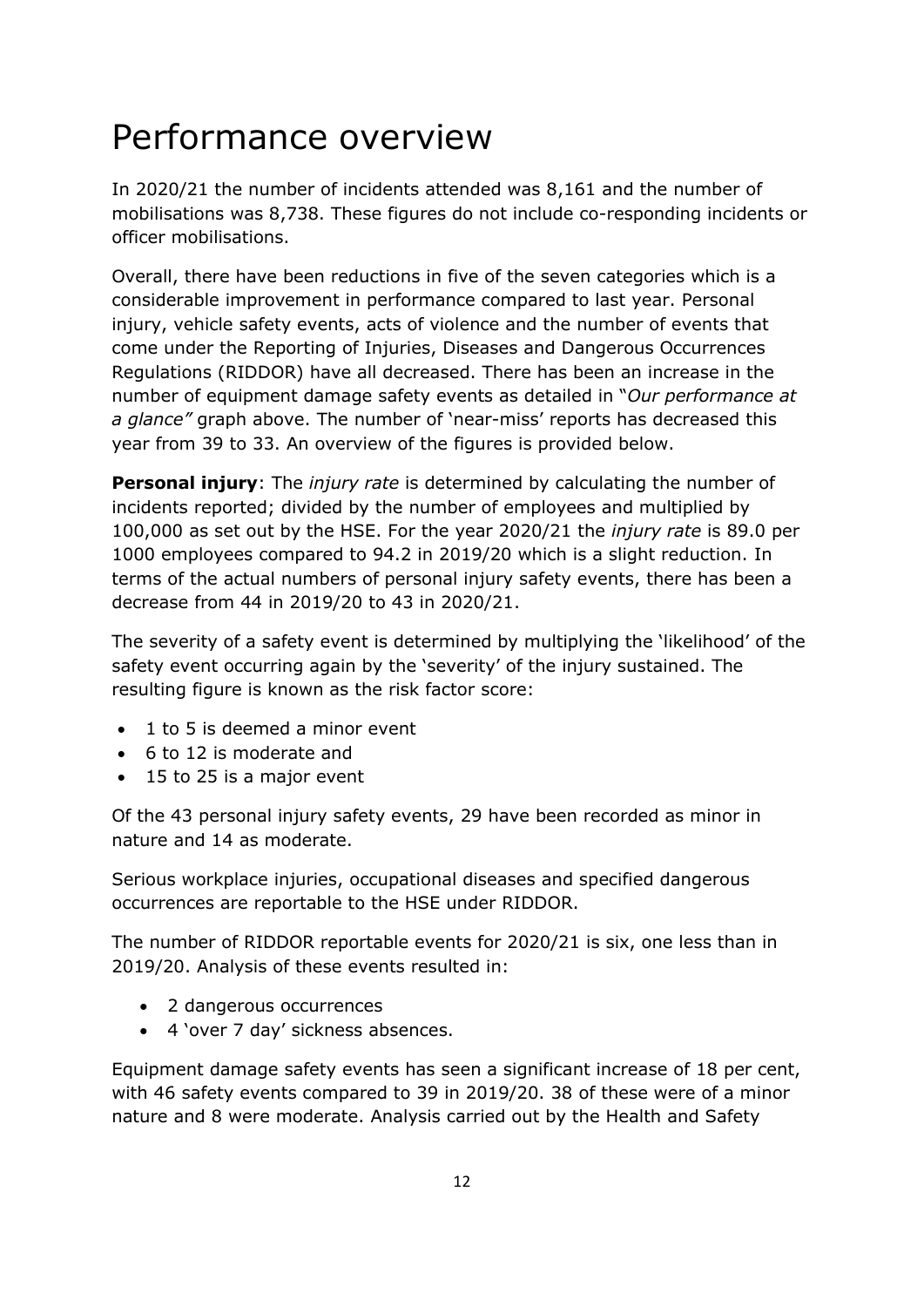department identified that the moderate events were isolated incidents with no trends highlighted from them.

2020/21 has seen a significant decrease in the number of vehicle safety events with 38 safety events compared to 55 in 2019/20. 22 were of a minor nature and 16 were moderate. This is excellent news as vehicle accidents, especially slow manoeuvres, is a problem for fire and rescue services nationally. 6 of these moderate safety events were slow speed manoeuvres, 3 were attributable to third parties causing damage to Service vehicles. There were 2 incidents of hydraulic leaks affecting turntable ladders, and 2 appliance diesel leaks. The remaining 3 were separate safety events which cannot be specified due to the requirements of the General Data Protection Regulations (GDPR).

In the category "Acts of violence against firefighters", fortunately, there were no incidents to report this year which is a decrease of 1 compared to 2019/20. However, it is important to note that if any act of violence was to take place against any member of staff it would be taken seriously and reported to the police.

For the year 2020/21 there has been a decrease in the number of "near-miss" reports of 33 compared to 39 in 2019/20. This result highlights the need to constantly remind staff to report events that may seem trivial, especially as there is the opportunity to improve performance through investigation where there has been no injury or financial loss.

**Working Time Regulations compliance:** The Resource Management Team monitor the hours worked by operational personnel focussing on those who have more than one contract with BFRS. This is managed via the resource management system and has proved to be very successful in reducing the number of breaches of the Working Time Regulations.

A breach will occur when a worker does not have a full 24-hour uninterrupted rest break in any seven days or 48 hours in 14 days, or the total of hours worked per week exceeds 84. The Service has implemented a limit on the number of hours worked at 78 per week to build in extra protection against fatigue for staff. Two periods of 24-hour uninterrupted rest are also given in line with the Grey Book.

From April 2020 to March 2021 there were 3822 Bank shifts worked and of those there were seven breaches. This is a significant improvement from the previous year, providing assurance that should the HSE conduct an inspection on the Service there is a robust and effective monitoring process in place.

The performance statistical data received from the Home Office for 2020/21 **relates solely to operational personnel** and is displayed as league tables of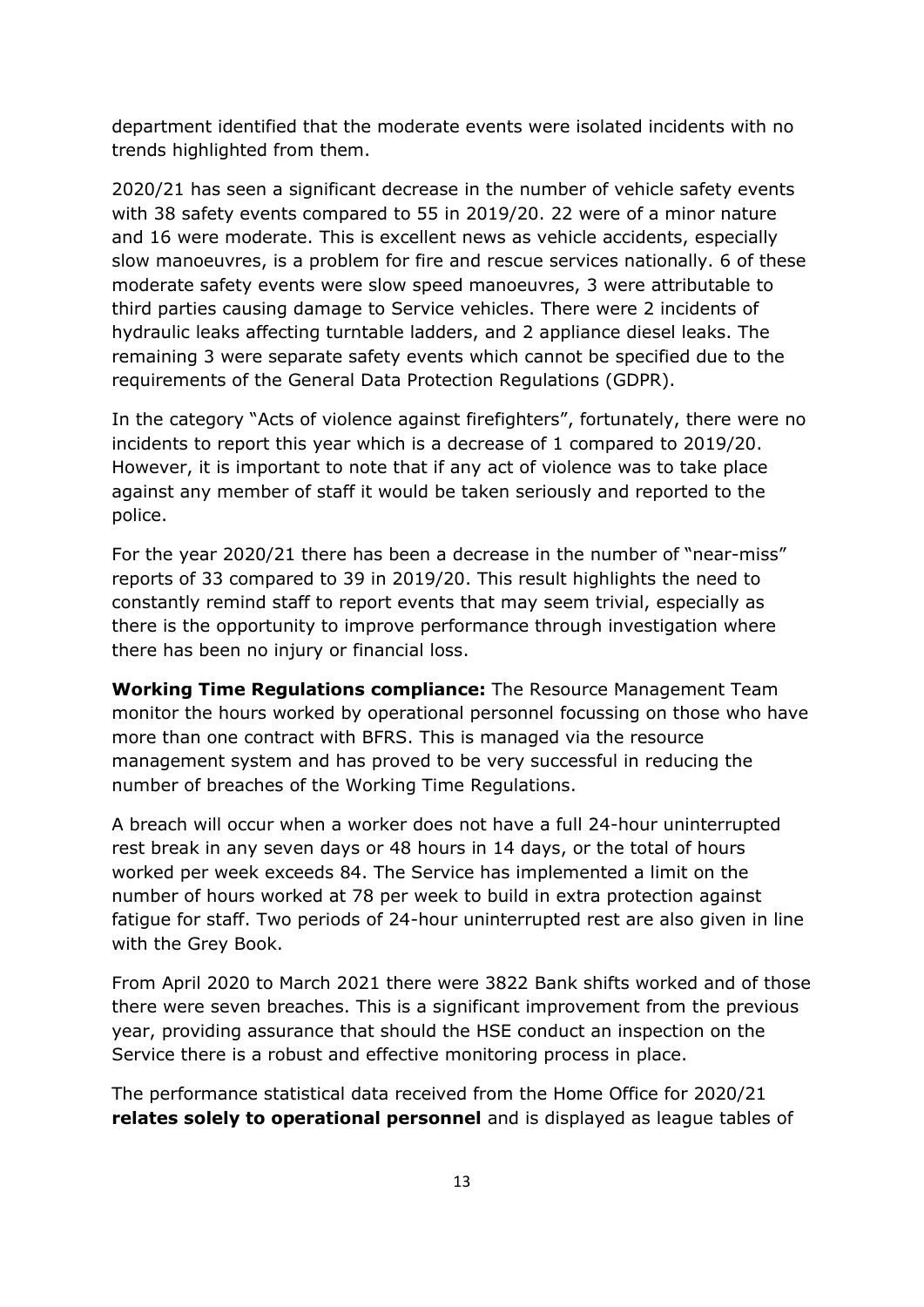fire and rescue services with similar numbers of employees in order to provide a more accurate comparison of performance between BFRS and its peers.

There has been a significant decrease in the **total number of persons injured**  from 38 in 2019/20 to 24 in 2020/21. Of these, 17 occurred at training events, three during routine activities and four at fires.

The total number of **injuries at fires** has decreased from 5 in 2019/20 to four in 2020/21 resulting in BFRS attaining the top position of the National Peer Group Performance Comparison table detailed in Appendix 1.

There were no **injuries at special service calls** in 2020/21 compared to 2 in 2019/20, a good result. BFRS retains its position at the top of the peer table.

In terms of **injuries during routine activities** there has been a significant decrease with 3 in 2020/21 compared to 11 in 2019/20 which is excellent news. This has resulted in BFRS moving from seventh position to second.

**Injuries over 7-day absence** figures have also decreased from 6 in 2019/20 to 3 in 2020/21 which places BFRS in third position in the peer table.

There has been a decrease in the total number of **injuries during training events** from 20 in 2019/20 to 17 in 2020/21. Despite the decrease BFRS hold eighth position in the league table as 7 other Services had less injuries in this category compared to last year.

Finally, there were no *major injuries* for the year 2020/21.

Health and safety performance is reported quarterly at the Health, Safety and Wellbeing Committee chaired by the Deputy Chief Fire Officer. Key stakeholders, the representative bodies and the Representative of Employees are invited to attend these meetings. Governance is via the Performance and Senior Management Boards on a six-monthly basis. The reports include statistical data on the number and type of safety events occurring at operational incidents, training and routine activities and the number and types of safety events involving Support staff.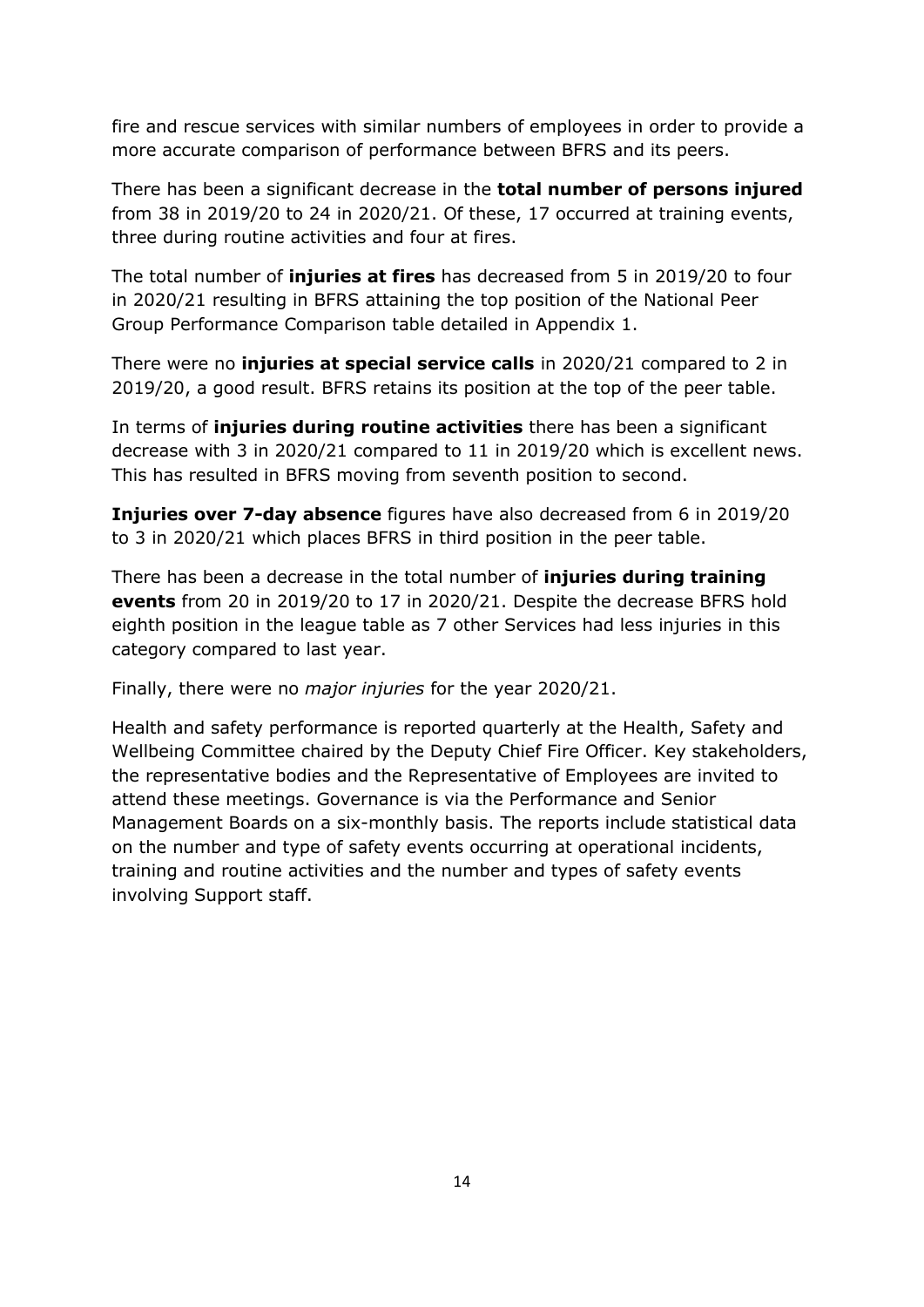## Employee Wellbeing

#### **Attendance Management**

All long-term sickness absence cases are flagged within Human Resources, who then work with the line manager, employee and Occupational Health in managing the employee's absence and return to work. All employees with over 28 days sickness absence are managed under the Attendance Management procedure and referred to Occupational Health.

For any sickness due to stress, anxiety or depression, the employee is automatically referred to Occupational Health regardless of the length of their absence. Occupational Health determines how work, or the workplace might impact on an employee, as well as how health or lifestyle may impact on their ability to attend work or to return to work. The Service will seek advice from Occupational Health to guide in the management and progression of an attendance management case, ensuring employees receives appropriate support.

All employees have access to the employee assistance programme, a free confidential 24/7 service, offering expert advice, guidance and support to help resolve a wide range of issues, including face to face and telephone counselling support.

The Service's Welfare Officer is an additional point of contact for an employee during periods of long-term sickness absences and is available to offer guidance and advice to employees if they are experiencing health related difficulties at work. The Welfare Officer, along with members of the Service's mental wellbeing support network (another source of support) can signpost employees to appropriate wellbeing support.

Measures are in place to support employees and a safe place of work is provided, however muscular skeletal sickness absence resulting away from the workplace cannot be mitigated by actions taken by the Service. Working with Occupational Health, the line manager and employee, every effort is made to get the employee back to work as soon as reasonably practicable. Where appropriate and when recommended by Occupational Health, physiotherapy is provided to the employee. For cases of long-term sickness absence relating to stress, anxiety and depression, and when recommended by Occupational Health, specialist counselling can also be provided.

The Service's Attendance Management procedure has been updated for 2021 and training is being rolled out to line managers to assist with the knowledge and understanding of this document, with the aim of ensuring the effective management of sickness absence and maximising attendance at work, ensuring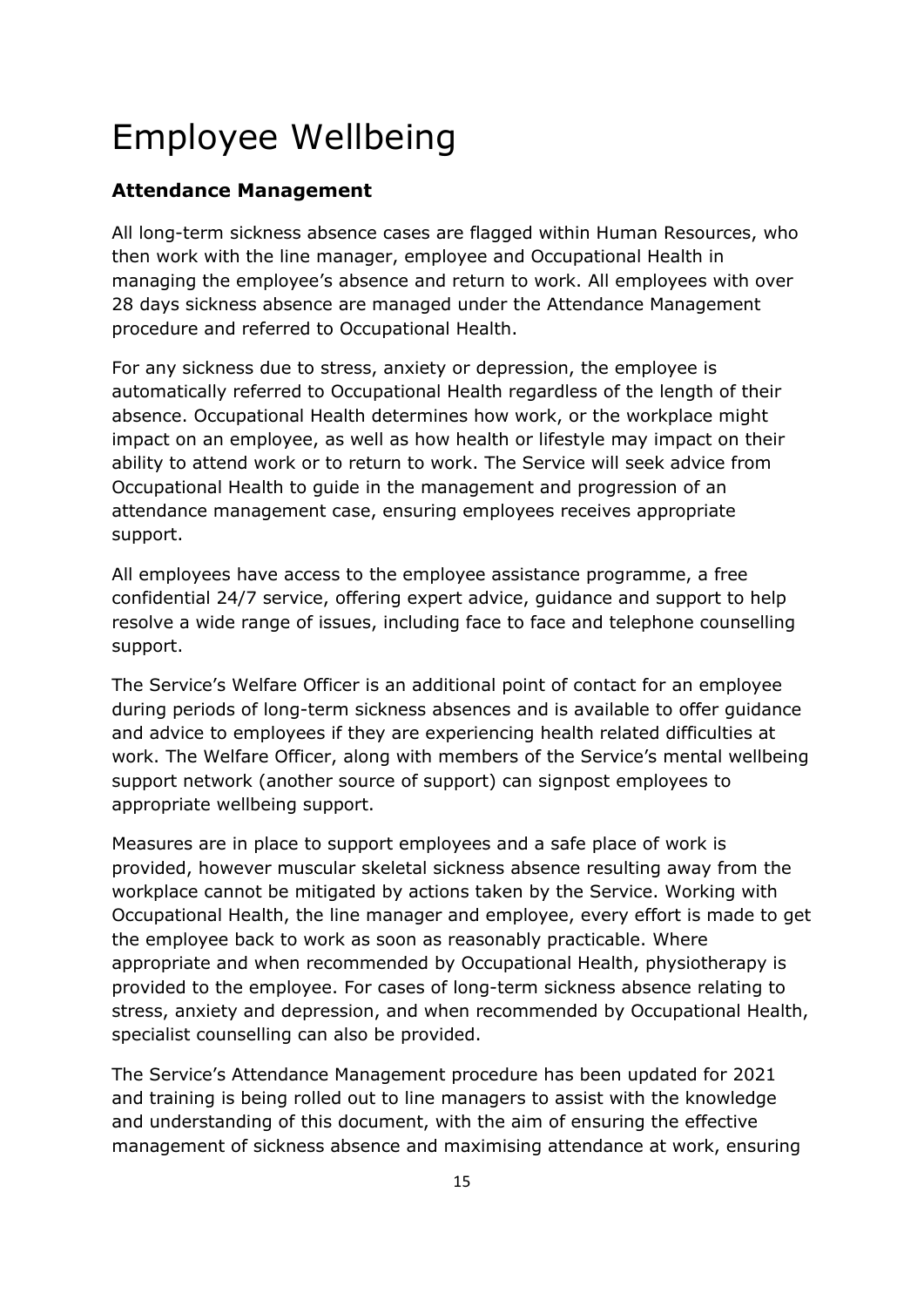timely interventions to provide appropriate support and minimise the disruption to service delivery caused by sickness absence.

# Blue Light Hub

Crews from Great Holm and Bletchley fire stations moved into their new home at West Ashland Fire Station within the Blue Light Hub on 30 June 2020. The move went well and alerting crews to emergency incidents during the switch was seamless. Overall, they were very happy with their new facilities and settled in quickly.

In October 2020 South Central Ambulance Service (SCAS) moved in and were joined by Thames Valley Police (TVP) in February 2021. Having all three emergency services under one roof has proved very beneficial as crews are able to train together regularly with each gaining a greater understanding of the way each service works which can only be advantageous in delivering shared objectives. Another benefit realised is the abililty to network and collaborate. An example being the procurement of tri service COVID signage displayed throughout the blue light hub. All services agree this is an effective and cohesive way of working.

Bletchley fire station has been sold and Great Holm has been sold subject to contract and planning approval.

## Risk Management

**Health and Safety audits –** these are carried out across all stations and sites on an annual basis and cover the following:

- Policies and procedures
- Premises
- People
- Plant
- Working safely with COVID-19
- Question set designed to test health and safety knowledge amongst employees

These audits are conducted by the Station Commander or site manager who must be NEBOSH General Certificate qualified. On submission of the completed audit both the Health and Safety and Property teams devise an action plan to remedy any issues that have been highlighted. Outcomes and progress on the identified actions are discussed at the quarterly Health, Safety and Wellbeing Committee meetings.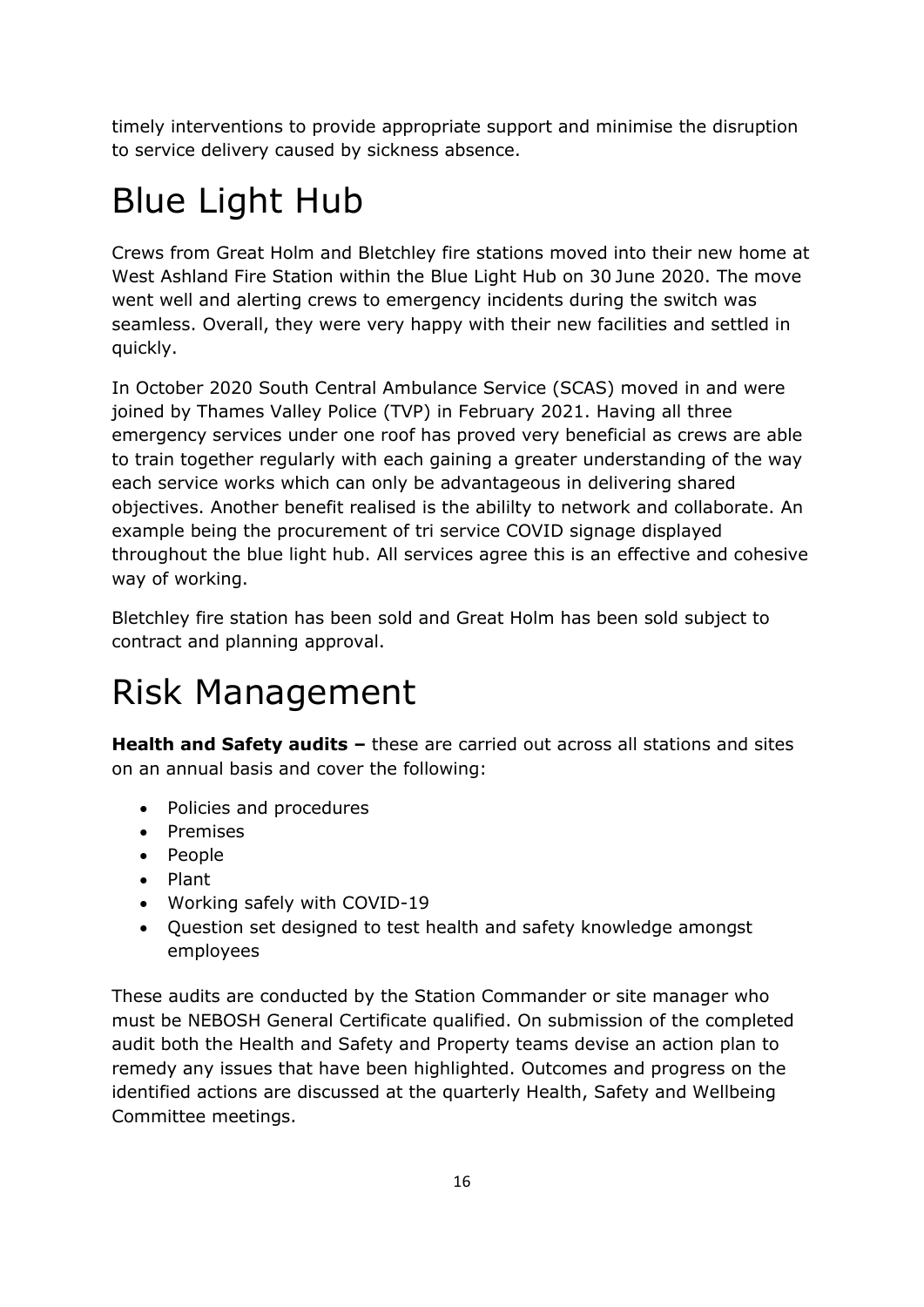**Risk Assessments –** Following the recent firefighter fatalities in Mid and West Wales and West Midlands whilst conducting training, the HSE have commenced a year long period of inspecting fire and rescue services. Their main focus is to observe internal and external training activities and to scrutinise the associated risk assessments to determine if they are suitable and sufficient. If FRSs are found lacking enforcement action could be taken.

The health and safety team have communicated this to all stations and have instructed that there must be a suitable and sufficient risk assessment in place whenever training activities take place. Completed risk assessments come into the health and safety team for approval and sign off and to date the Service has a very good record in this area.

**Fire Risk Assessments –** in the last year Station Commanders and site managers have undertaken fire risk assessor training. Whilst the Fire Authority is the 'responsible' person under the Regulatory Reform (Fire Safety) Order 2005 the Station Commanders and site managers are the 'duty holder' and as such are required to complete a suitable and sufficient fire risk assessment. These assessments are then reviewed either on an annual basis or whenever there is a change in circumstances such as a refurbishment of the premises or a 'sleeping risk' is introduced.

In September 2020 a new fire risk assessment template was trialled with pleasing results. Users found it to be simple to complete and the guidance provided helpful. This year a review of the existing risks and control measures will be carried out.

**First Aid kits –** on occasions crews and officers will, whilst out on the roads in small vehicles, come across incidents such as road traffic collisions. If they arrive before any emergency services are on scene, there has been little first aid provision in the vehicles that they can use at the scene. Following suggestions from several crews and officers a decision was taken to put first aid kits and associated PPE in station vehicles and Officers cars. The rationale for placing them in these vehicles is that the drivers will be first aid trained with some having the Immediate Emergency Care qualification.

Other vehicles such as the pool cars could be driven by any employee who may not be first aid qualified so it was deemed necessary to discount these vehicles in order to eliminate risk and the potential for reputational damage.

**Protecting Firefighters against contaminants** – Whilst there is no case law or confirmed evidence that the products of combustion from a fire lead to an increased risk of cancer in firefighters in the UK, it is recognised that this is a risk which needs to be mitigated so far as is reasonably practicable.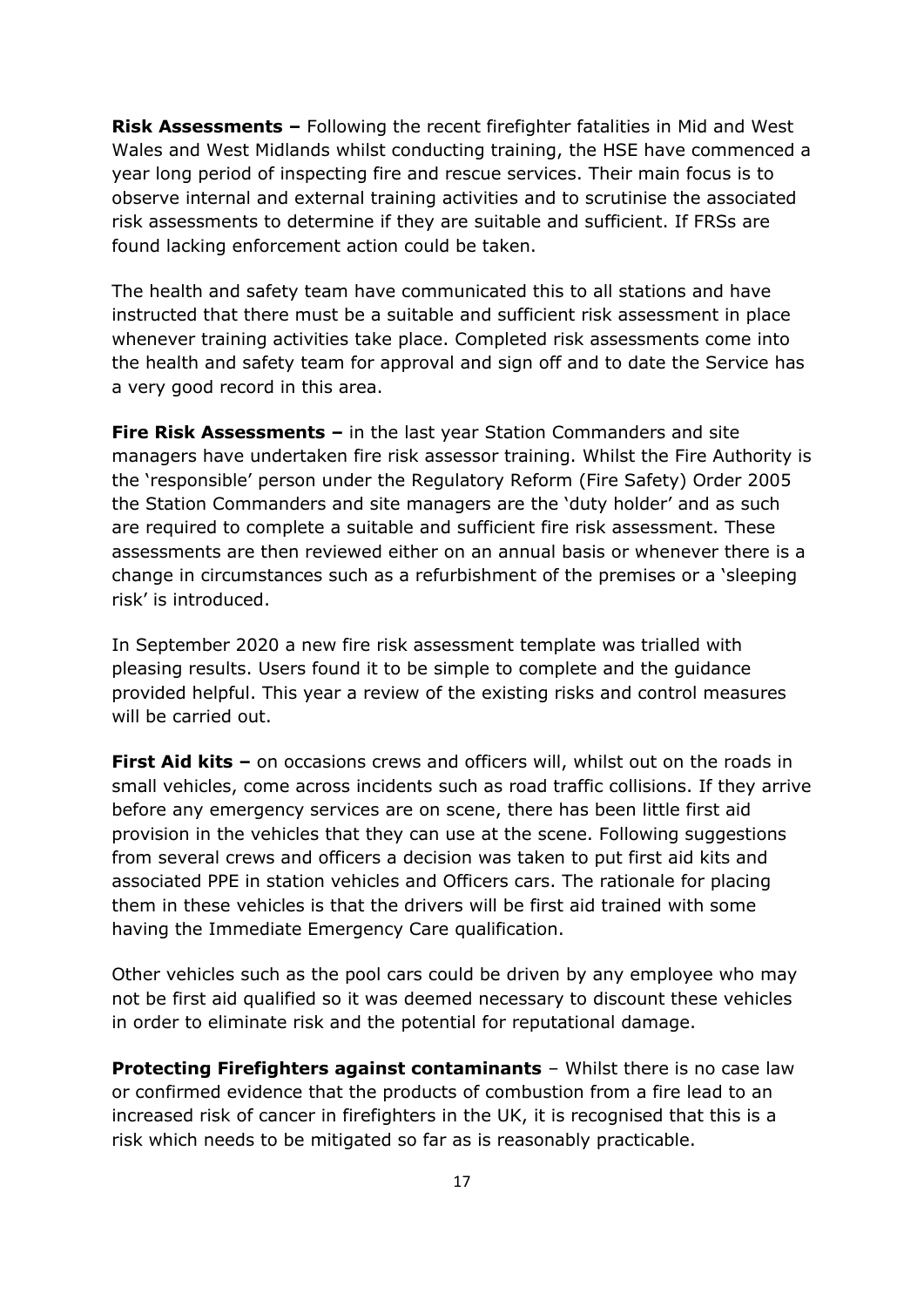The Fire Brigades Union (FBU) commenced a contaminants project, in conjunction with Professor Anna Stec from the University of Central Lancashire, which involves the analysis of blood, urine and hair to determine if and at what level contaminants are present. As a result of this research the FBU published an interim report - "Minimising firefighters' exposure to toxic fire effluents".

A gap analysis has been carried out and it is pleasing to note that there was nothing in the report that the Service was not already aware of. The gap analysis identified that control of contaminants is a large project, however the Service is well ahead in terms of local control measures. Work is ongoing in the South East region on developing a training package for decontamination which features as a recommendation in the report.

Locally, the Service has introduced a range of measures to protect firefighters against the risk of contamination which include:

- PPE and 'Clean cab/vehicle' procedure
- 'Clean' and 'dirty' areas on stations to limit where PPE can be worn
- Blue Light Hub designed to 'flow' from 'dirty' to 'clean' areas and a lecture room capability in the appliance bay which removes the requirement to remove PPE before attending a lecture
- A robust process for dealing with contaminated PPE including boots, helmets and gloves
- Issue of kit bags to all operational personnel to store clean PPE
- Issuing of 'wipes' which will remove contaminants from exposed skin on all appliances and stations
- Provision of washing machines on all stations for washing working rig and bedding etc. so there is no risk of cross contamination
- 'Eliminate contaminants' checklist prominently displayed in main areas of fire stations as a reminder to crews of the actions they need to take – please see example below.

This checklist was developed and agreed by the Service, the Fire Brigades Union (FBU) and The Fire Officers Association (FOA).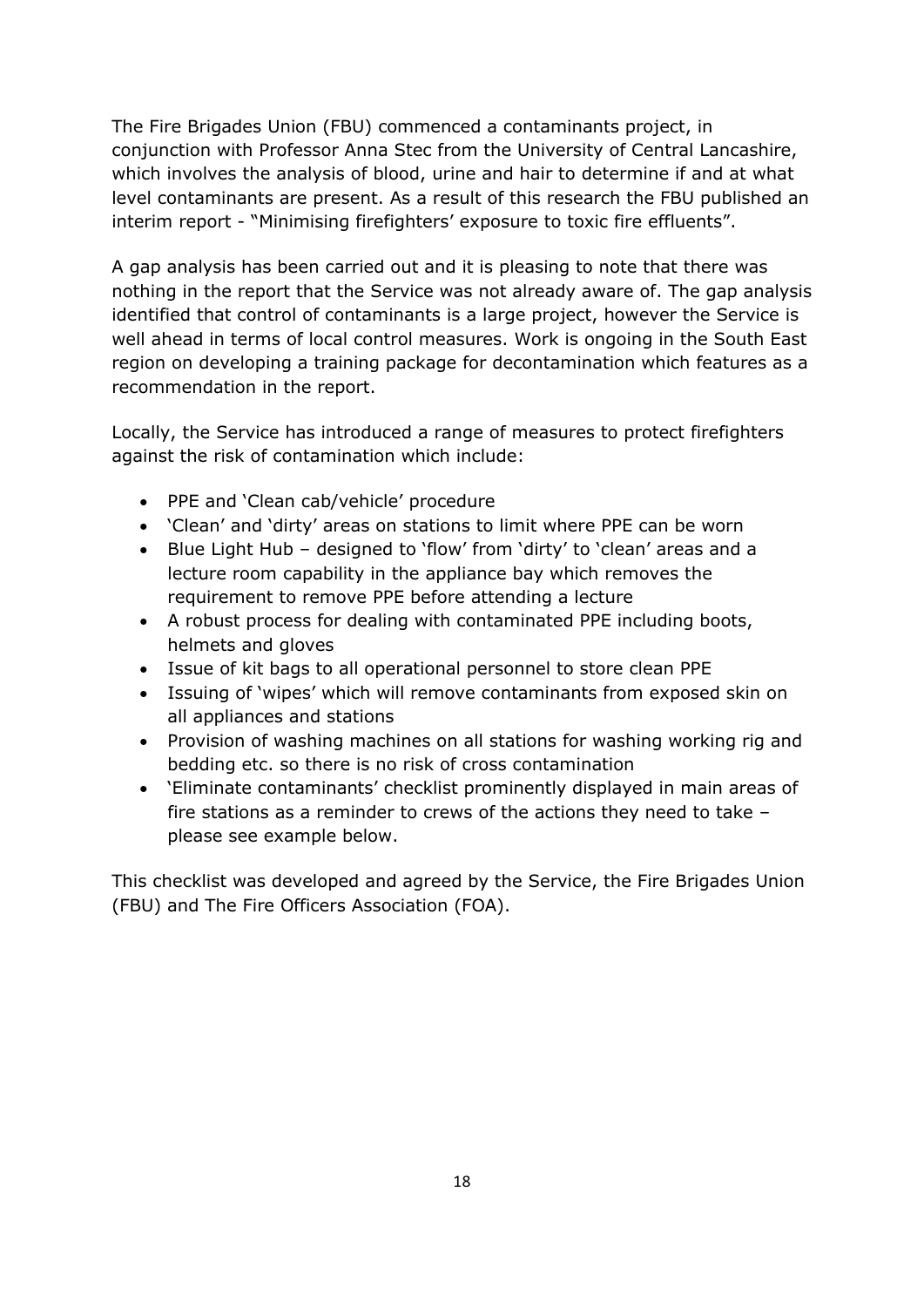

Looking forwards, the Service has commissioned scientific advisors Bureau Veritas to conduct a programme of air monitoring in the crew cabs and lockers of appliances to determine whether contaminants are present and at what levels. The outcomes of this work will inform future activities in managing the risks posed by contaminants.

# Working with others

#### **Internally**

The pandemic has necessitated the requirement for departments to work more closely together. The Pandemic Response and Recovery groups comprise middle managers and department heads who have worked tirelessly to respond to and recover from COVID-19 throughout the past 18 months.

Managers from Property, Health and Safety, Procurement and Response have been working together on the viability of an Urban Search and Rescue (USAR) training rig which will replace the traditional drill tower. As this project progresses there will be a requirement to continue to work together until the project comes to fruition and the rig is installed.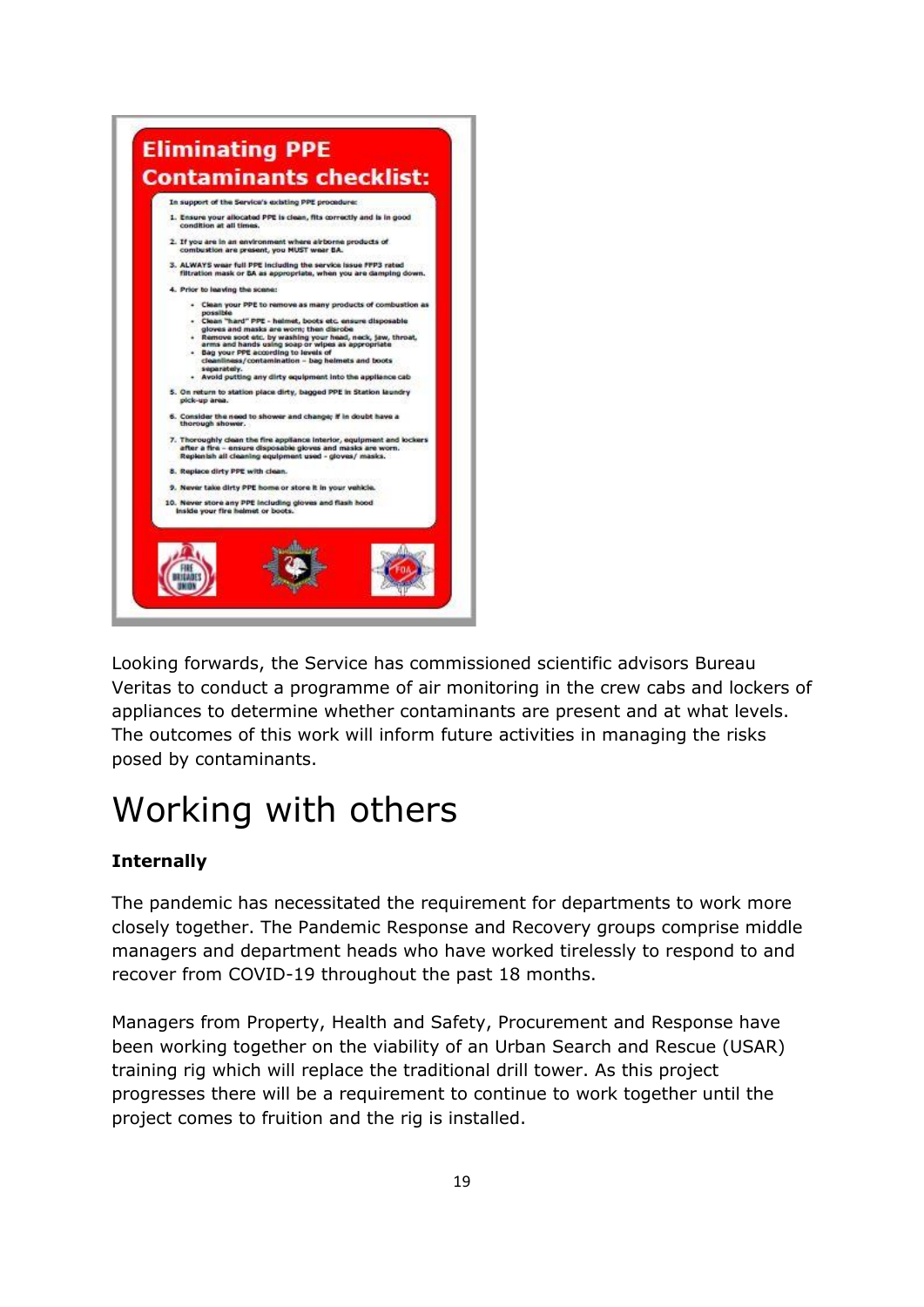#### **Externally**

**Health and Safety business continuity –** as part of the response to the pandemic the three Thames Valley Service Health and Safety Managers set up a mutual assistance programme in preparation for the possibility of a team being depleted through COVID-19. Fortunately, so far, it has not been required.

**Working with other agencies** – the response to the pandemic saw Service employees working with partner agencies and local authorities in ways that were very different – see the range of activities in the *COVID-19 pandemic section – page 7.* Whilst some of these activities presented challenges the commitment to achieving them never wavered and the completion of each was recognised and celebrated by all parties.

**NHS mass vaccination centres** – with the NHS being tested in these unprecedented times, the Service was asked for assistance in the setting up of mass vaccination centres. Once venues were determined – one each in Milton Keynes, Aylesbury and High Wycombe, operational officers were assigned to work with NHS staff in the setting up of the vaccination centres and once established, the facilitation of the vaccination programme. Another example of positive working relationships with partner agencies with the success of the centres being acknowledged at Government level.

## Health and Safety training

A level of Health and Safety training is provided to all employees as part of an induction programme when joining the Service and regularly for Manual Handling and Display Screen Equipment as a legislative requirement.

Additionally, any health and safety training relevant to role is ideally provided as acquisition training prior to an individual going into role. This has been one of the objectives set by the Health and Safety Manager over the past two years and it is pleasing to confirm that this is now routinely the case.

The procurement of Health and Safety training proved difficult during the pandemic as the Government restrictions and the Service's own COVID Secure measures did not support face to face training. Training providers had to adapt and introduce virtual training courses which was challenging for both the trainer and delegates. It is fair to say that this method of learning did not suit everyone so it is hoped that a return to face to face training will be possible in the next financial year.

Funding of £25,000 was allocated to Health and Safety training and was used to provide the following courses.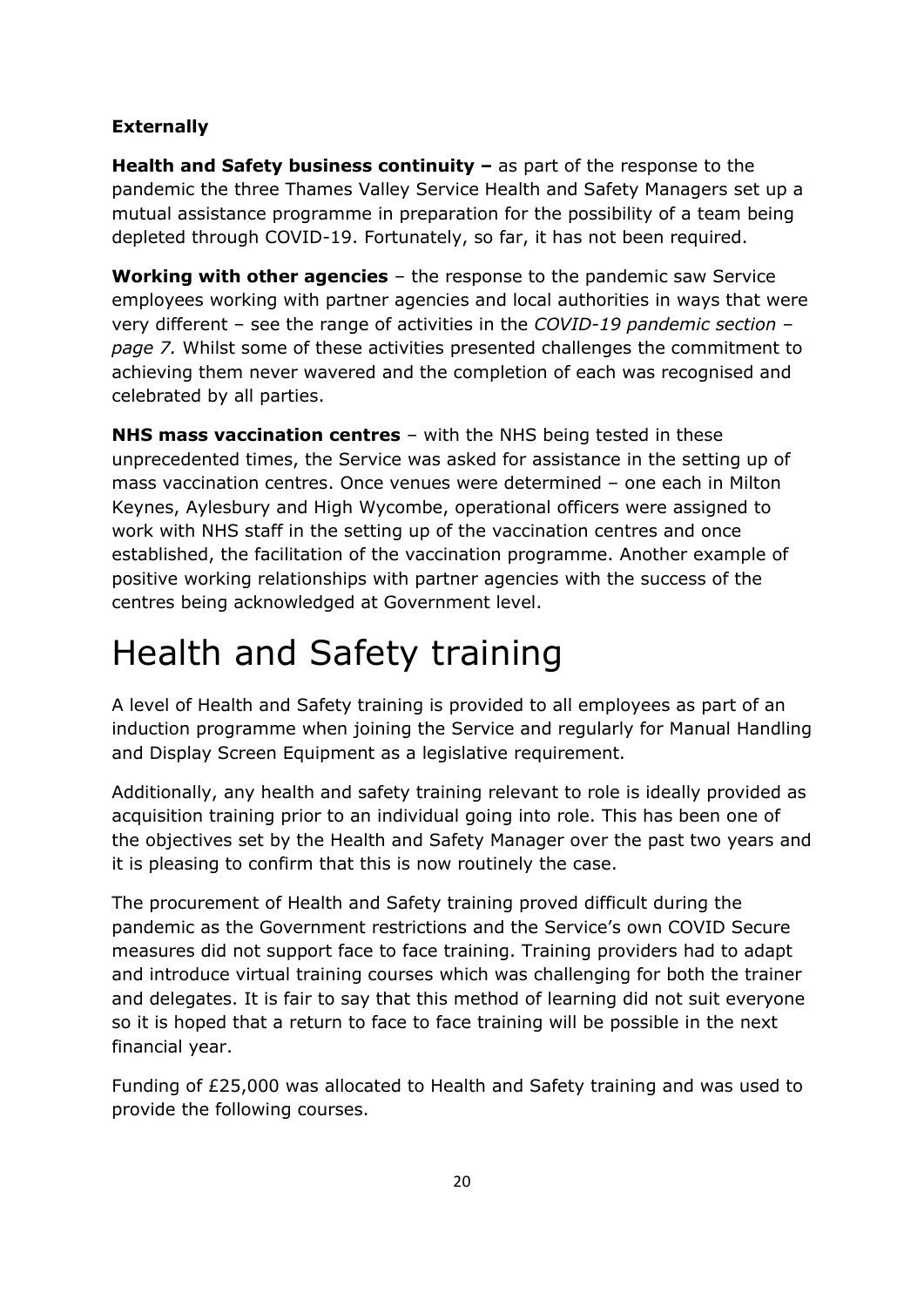#### **External providers**

Two virtual **Control of Substances Hazardous to Health (COSHH) Assessors** courses took place as with staff moving stations/sites and retiring the pool of qualified assessors had been depleted.

It was only necessary to run one **Institute of Occupational Safety and Health (IOSH) Managing Safely** course this year which took place in February 2021. Now that all staff in the Supervisory Manager pool have completed their acquisition training there is the potential that in future years, only one course will be needed thus allowing the funding to be utilised for other training requirements.

This year, as there were only a small number of employees who needed to undertake the **National Examination Board in Occupational Safety and Health (NEBOSH) General Certificate,** BFRS delegates were able to attend a course which was procured by Oxfordshire FRS. This enabled costs to be kept to a minimum as there were no tutor or catering costs involved. The course was run virtually in February and coincided with NEBOSH changing the examination process to 'open book' which proved challenging as this was a wholesale change and these delegates were the first, nationally, to go through the new process. Feedback at the end of the course highlighted the fact that delegates were not able to optimise the opportunity to learn from one another as they would have been in a face-to-face scenario.

**Level 2 Accident Investigation** training took place in November 2020 and January 2021. These courses were virtual with the provider delivering the training via Teams from his home in France due to lockdown.

All new Station Commanders and Support staff equivalents have now been trained to undertake Level 2 Accident Investigations which has eased the pressure on others when moderate safety events occur.

# A look forward

The pandemic has provided the opportunity for the Service to review its working practices. With Support staff working from home, productivity increased as employees did not have to commute into the workplace during lockdown and the systems technology available enabled work to carried out efficiently.

Working from home is not suited to everyone, the lifting of Government restrictions has meant that employees can return to the workplace in a safe and managed way.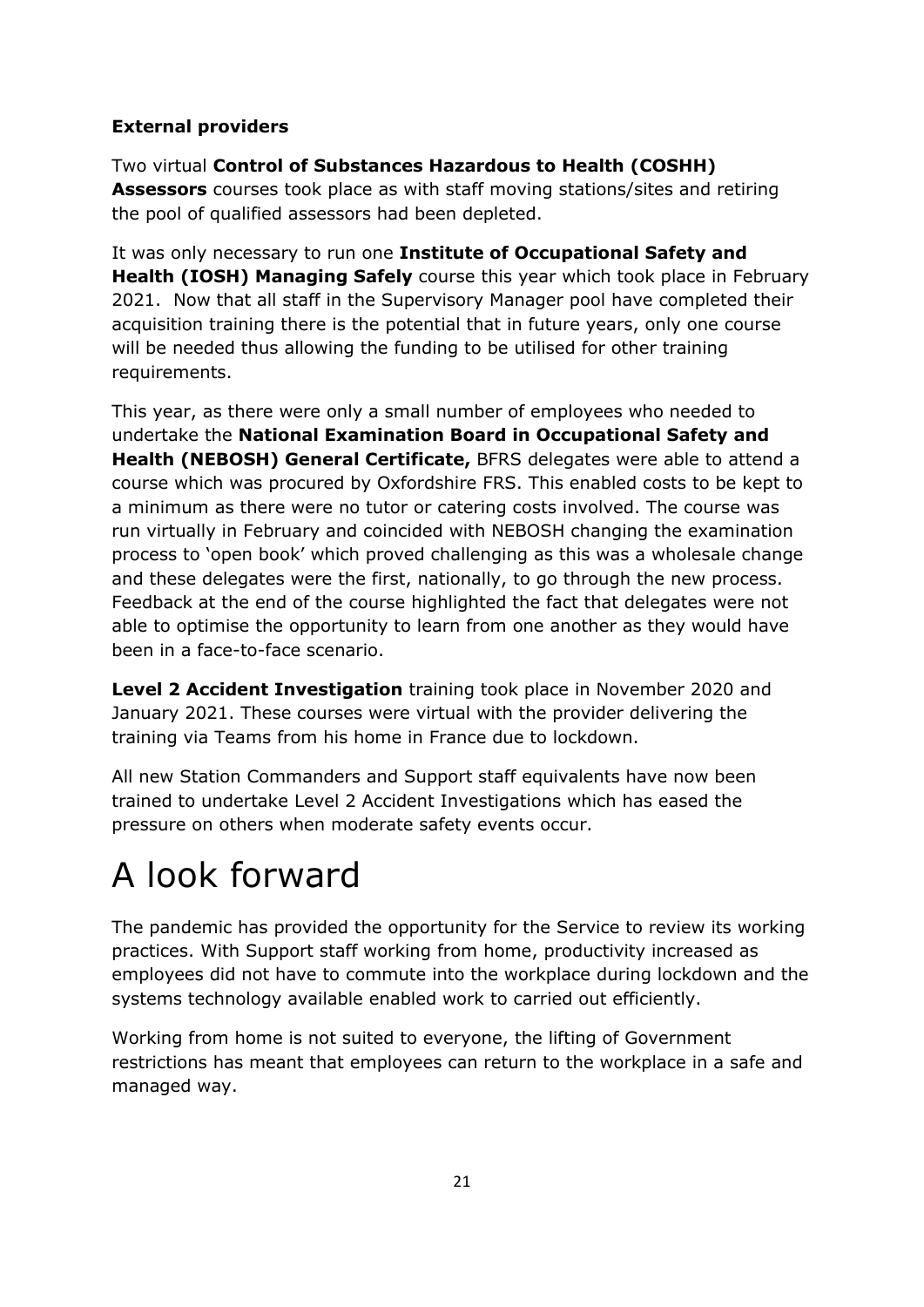Moving forwards, the Service is taking the opportunity to explore the ways in which people work and how they prefer to work. "*Work Evolution- work is what WE make it*" is the strapline (see image below) for this project which is in its infancy.



The COVID-19 pandemic has prompted us all to adopt different and innovative ways of working over the last 18 months, so a staff survey has been developed to evaluate and learn from staff experiences.

The survey is initially aimed at office-based staff with a separate survey being developed for operational, station-based crews.

Feedback obtained through the anonymous questionnaire will help shape the future of our working environment as we come to live with COVID-19.

Staff sharing their experience will help identify how we can make the workplace function in a better way, contributing to our Work Evolution.

## Performance indicators

#### **Budgets**

The health and safety budget for the year 2020/21 resulted in an underspend of £6K, this was as a direct result of the pandemic as many courses and conferences normally attended did not take place. It is unlikely there will be an underspend in the financial year 2021/22 as funds have been used to procure a replacement electronic safety event reporting and investigation system.

#### **Health and Safety key performance indicators – 2020/21**

2 of the 4 objectives set for the year were achieved with 1(number 3) still in progress. These being:

- 1. Ensure working hours in Fire Service Rota\* are monitored and breaches of the Working Time Regulations are highlighted and actioned
- 2. Devise and implement an action plan in preparation for the next HMI inspection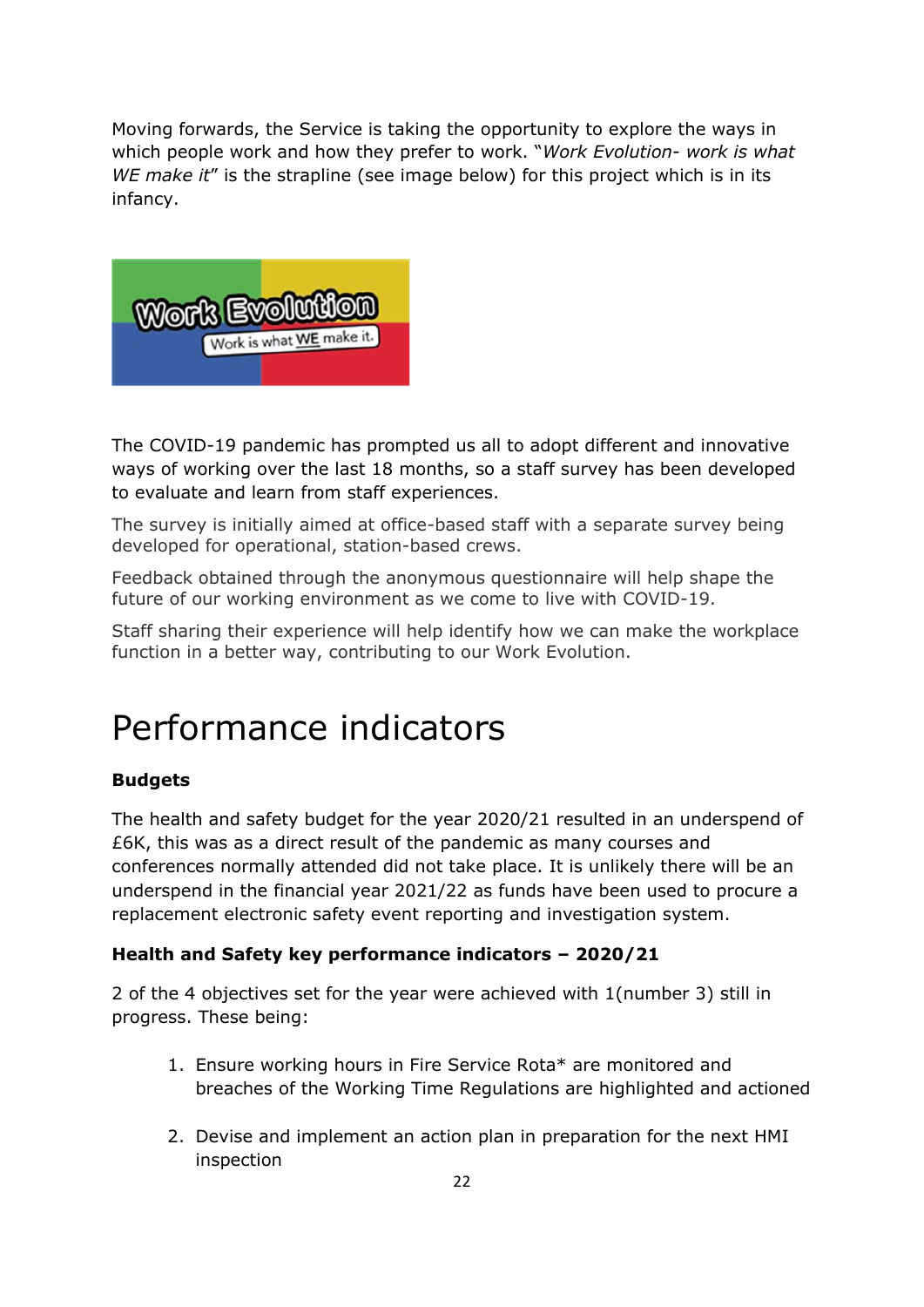3. Work with Human Resources and the occupational health provider to set up a programme of medicals and surveillance for employees who work in Workshops

The remaining objective was not achieved due to the increased workloads associated with the pandemic. This objective was to "implement and embed the next stages of the Health and Safety strategy – apply for a RoSPA Occupational Health and Safety Award and conduct a further Behavioural Safety Culture Survey".

This objective will be revisited during the financial year 2021/22 with the exception of the Behavioural Safety Culture as, in the current financial climate, it is cost prohibitive.

#### **Health and Safety key performance indicators – 2021/22**

The objectives set for the year 2021/22 are in line with the Public Safety Plan in terms of managing risk. They are:

- 1. Investigations to be completed within the set timeframes of two weeks for a level one investigation and four weeks for a level 2- achieved on 75% of occasions with a 10% tolerance.
- 2. Health and safety acquisition training to be completed prior to going into role on 85% of occasions and 100% of occasions on substantiation of the role.
- 3. Health and Safety training packages to be completed on 90% of occasions with a 10% tolerance.
- 4. Fire alarm, emergency lighting tests and water system flushing to be completed weekly on 90% of occasions with a 10% tolerance.

\*Fire Service Rota (FSR) is the electronic resource management system used to track, manage and allocate staff resources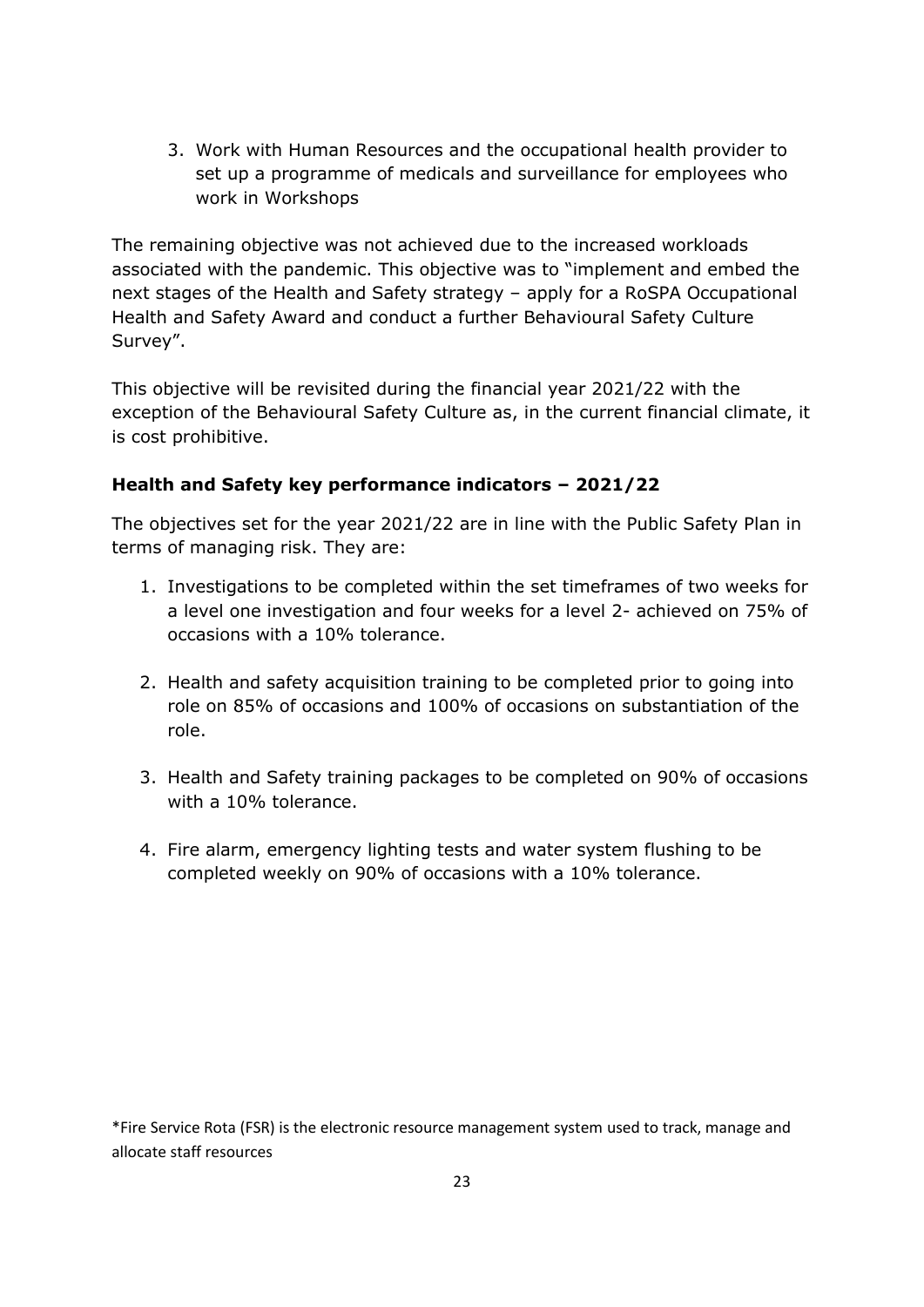#### Appendix National peer group performance comparison tables 2019/20 and 2020/21

The Health and Safety department is required to report on BFRS end of year accident statistical returns to the Home Office on 31 May 2021 for the period 1 April 2020 to 31 March 2021.

#### **Summary:**

The Health and Safety department provided returns for:

**HS1** - injuries during operational incidents, encompassing both Wholetime and On-Call employees and sub-divided into injuries at fires, at road traffic collisions and at other Special Service calls.

**HS2** - injuries during training and routine activities also encompassing Wholetime and On-Call employees and sub-divided into injuries during operational training, fitness training and routine activities.

#### **Findings:**

**HS1 –** Pleasingly, the year 2020/21 has seen a significant decrease in the *total number of personnel injured at operational incidents* from 38 to 24. The peer group, with the exception of three Services, has experienced a decrease in the number of injuries sustained, which may be attributed to the COVID-19 pandemic and the subsequent decline in operational incidents and community activities during the lockdown periods.

**Outcome:** In the national peer group league tables for *total number of injuries*, BFRS has moved from fifth position in 2019/20 to third in 2020/21. For *injuries sustained at fires* BFRS has moved from third position to the top of the table with a reduction of 1 from 5 to 4 injuries. *For injuries sustained at special service calls* BFRS experienced a decrease from 2 to 0 retaining the top position.

**HS2-** *Injuries at training events* have seen a decrease of 3 from 20 in 2019/20 to 17 in 2020/21. *Injuries sustained during routine activities* has seen a decrease of 8 from 11 in 2019/20 to 3 in 2020/21.

**Outcome:** BFRS's position in the peer group table for *injuries at training events* has moved from sixth place to eighth which is disappointing however, likely due to the increase in "on station" training activities that took place during the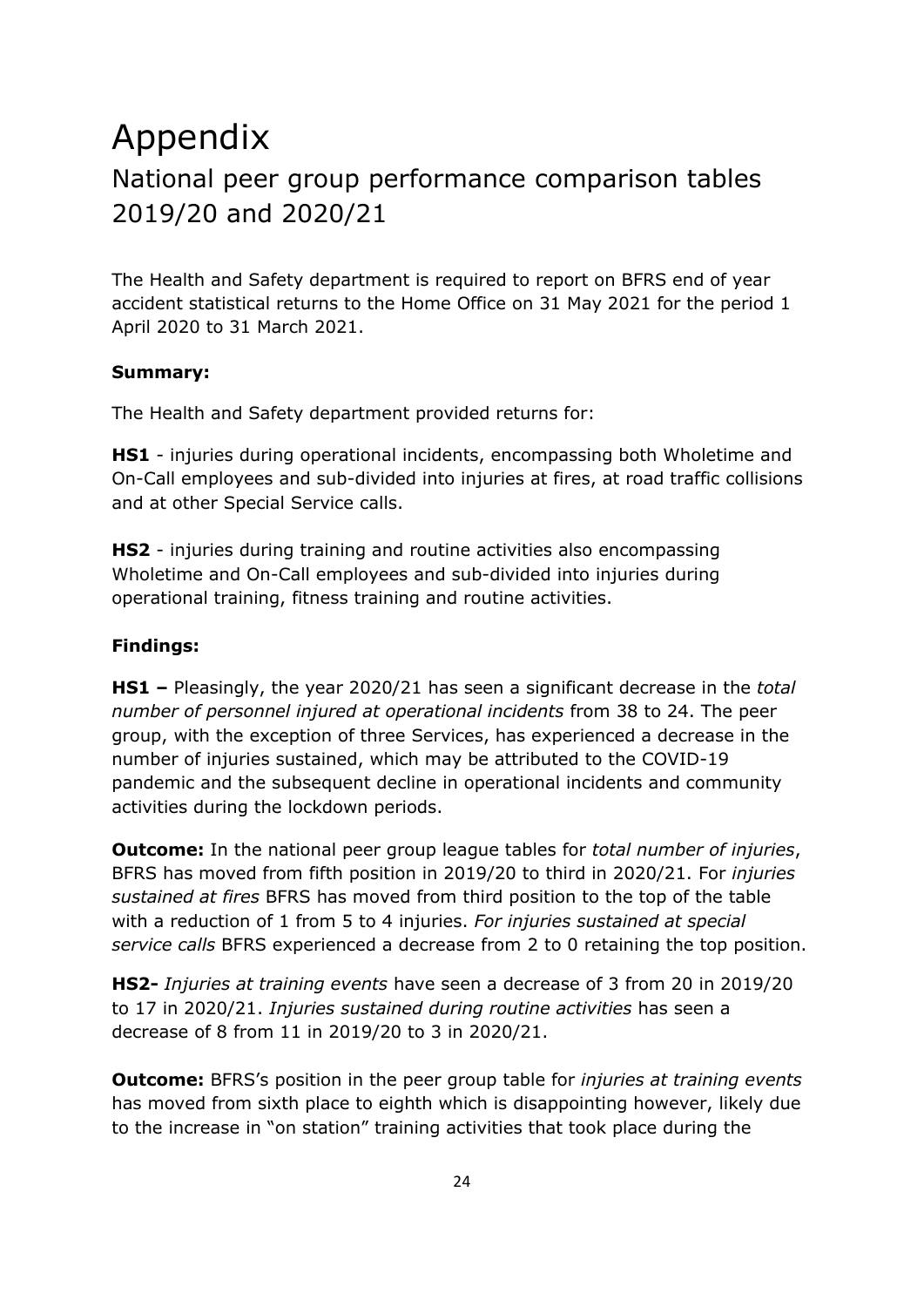lockdown periods. For *injuries during routine activities*, BFRS has moved up the league table to second position.

Overall, of the seven categories, the number of injuries sustained to firefighters has decreased in 6 and remained the same in 1 which is a significant improvement on the previous year.

Below are the national league tables which provide a visual image of the overall safety performance of BFRS in the operational arena compared to their peer group. BFRS hold the top position in 3 of the 7 categories; are in the top 3 of 3 is eighth in 1 – a solid performance which is further evidence of the strong and positive health and safety culture alive within the Service.

A detailed explanation of performance can be found in the Performance Overview section of the report on page six.

| <b>Total number of</b><br>persons injured | 2019-20 | 2020-21 |
|-------------------------------------------|---------|---------|
| <b>West Sussex</b>                        | 28      | 17      |
| Warwickshire                              | 29      | 20      |
| <b>Buckinghamshire</b>                    | 38      | 24      |
| <b>Suffolk</b>                            | 27      | 26      |
| <b>Berkshire</b>                          | 60      | 27      |
| Northamptonshire                          | 29      | 37      |
| Oxfordshire                               | 47      | 42      |
| Hereford and<br>Worcester                 | 62      | 46      |
| Bedfordshire                              | 37      | 47      |
| <b>East Sussex</b>                        | 65      | 71      |
| Norfolk                                   | 86      | 74      |
| Cambridgeshire                            | 82      | 76      |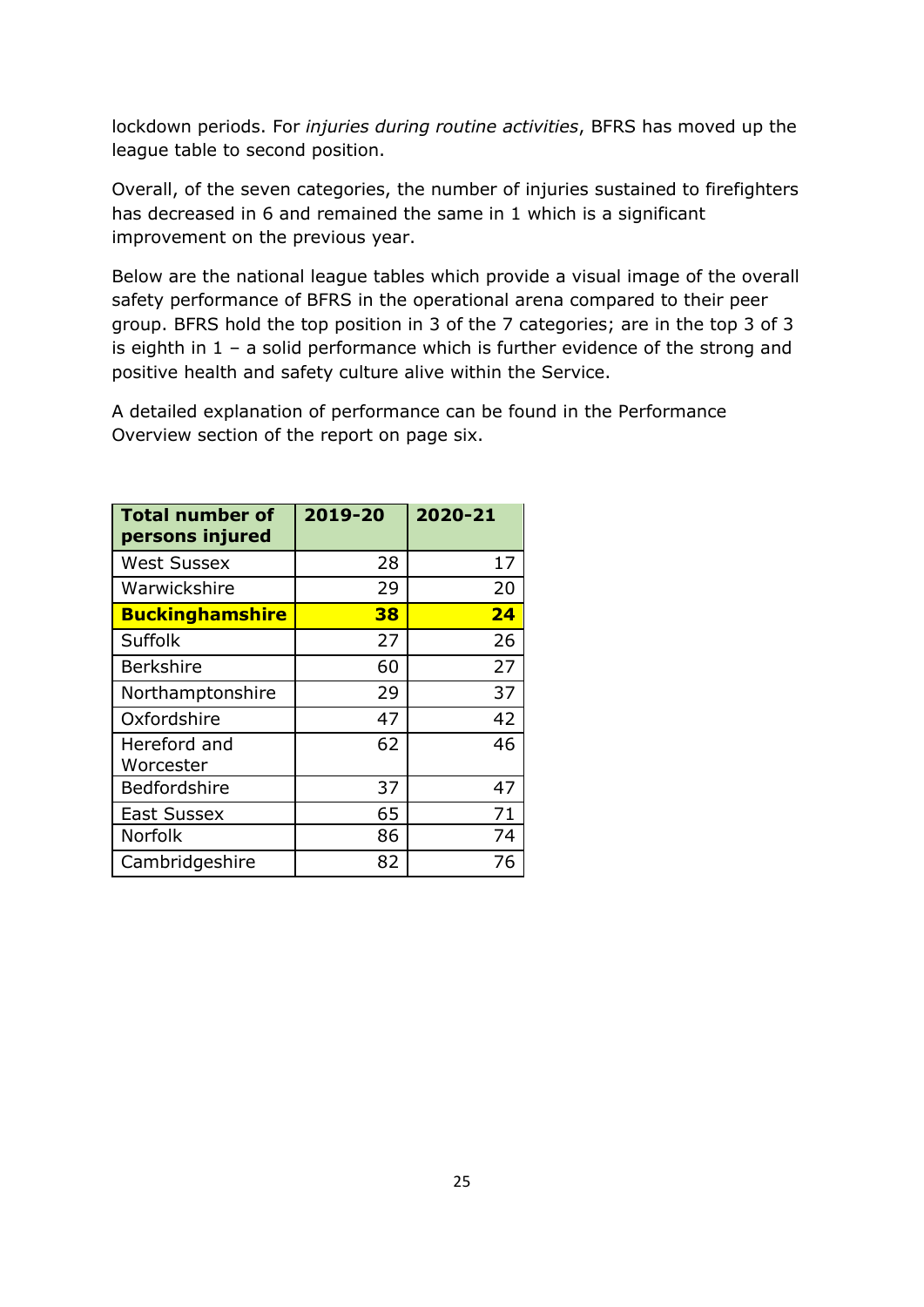| <b>Total number of</b><br>injuries at fires | 2019-20        | 2020-21 |
|---------------------------------------------|----------------|---------|
| <b>Buckinghamshire</b>                      | 5              | 4       |
| Northamptonshire                            | 7              | 4       |
| Warwickshire                                | 4              | 4       |
| Suffolk                                     | 6              | 5       |
| <b>Berkshire</b>                            | 4              | 6       |
| West Sussex                                 | 5              | 7       |
| <b>Bedfordshire</b>                         | $\overline{2}$ | 10      |
| Oxfordshire                                 | 11             | 10      |
| Hereford and<br>Worcester                   | 12             | 15      |
| <b>Norfolk</b>                              | 19             | 16      |
| <b>East Sussex</b>                          | 19             | 18      |
| Cambridgeshire                              | 34             | 25      |

| <b>Total number of</b><br>injuries during<br>routine activities | 2019-20 | 2020-21 |
|-----------------------------------------------------------------|---------|---------|
| <b>West Sussex</b>                                              | 5       | 2       |
| <b>Buckinghamshire</b>                                          | 11      | 3       |
| Warwickshire                                                    | 8       | 4       |
| Hereford and<br>Worcester                                       | 10      | 5       |
| <b>Suffolk</b>                                                  | 5       | 6       |
| <b>Berkshire</b>                                                | 10      | 7       |
| Northamptonshire                                                | 7       | 9       |
| Oxfordshire                                                     | 9       | 9       |
| East Sussex                                                     | 7       | 13      |
| Cambridgeshire                                                  | 14      | 14      |
| <b>Bedfordshire</b>                                             | 4       | 16      |
| <b>Norfolk</b>                                                  | 24      | 17      |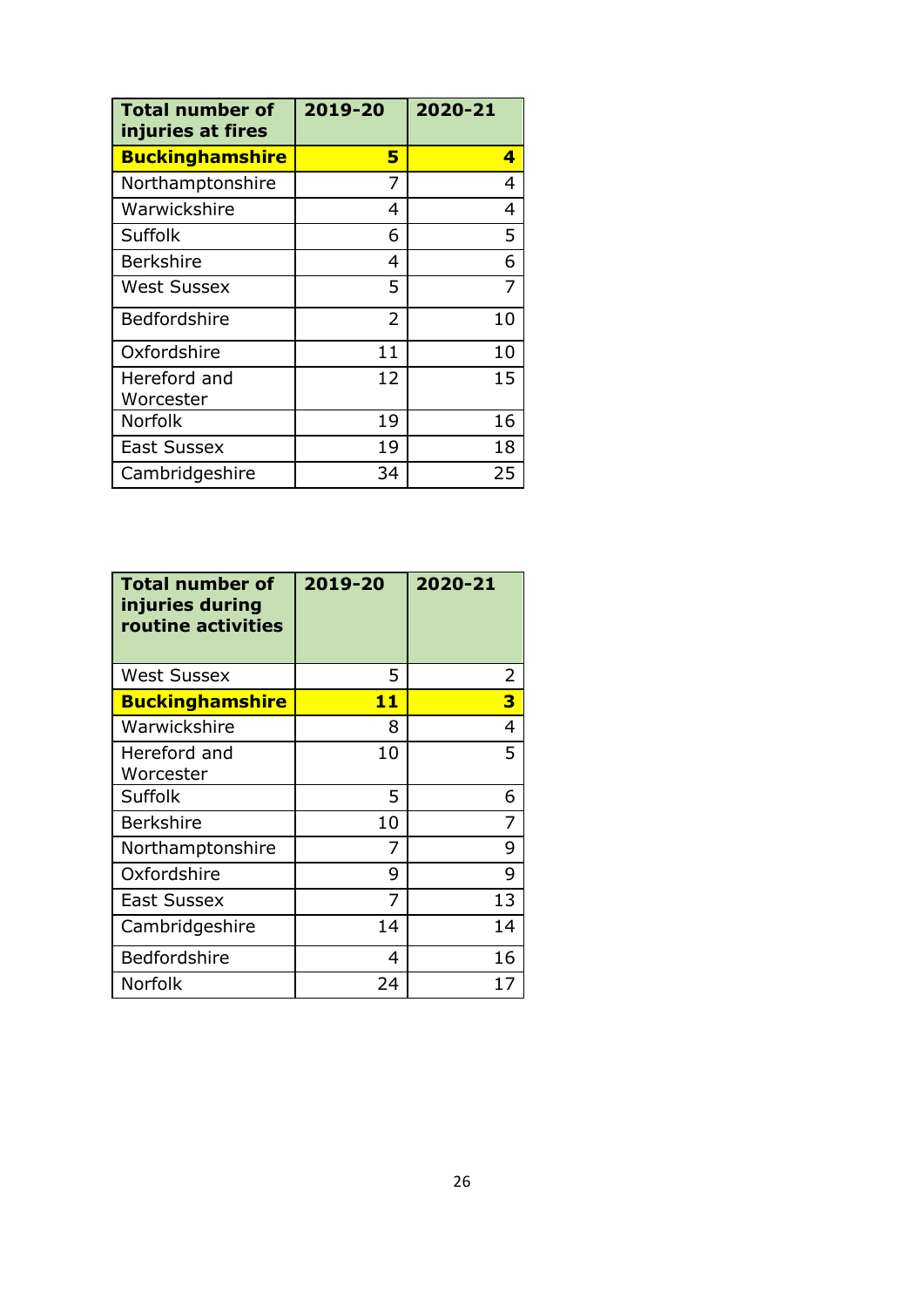| <b>Total number of</b><br>over 7-day<br>injuries | 2019-20 | 2020-21        |
|--------------------------------------------------|---------|----------------|
| Suffolk                                          | 3       | 0              |
| Warwickshire                                     | 2       | O              |
| <b>Berkshire</b>                                 | 2       | 2              |
| <b>West Sussex</b>                               | 1       | $\overline{2}$ |
| <b>Buckinghamshire</b>                           | 6       | 3              |
| Hereford and<br>Worcester                        | 8       | 4              |
| Oxfordshire                                      | 6       | 4              |
| <b>East Sussex</b>                               | 10      | 5              |
| Northamptonshire                                 | 3       | 5              |
| Bedfordshire                                     | 7       | 7              |
| Cambridgeshire                                   | 8       | 7              |
| Norfolk                                          | 12      | 8              |

*\*Please note the Services shown in the table below are placed in alphabetical order. There were no major injuries in seven of the 12 Services.*

| <b>Total number of</b><br>major injuries | 2019-20       | 2020-21 |
|------------------------------------------|---------------|---------|
| <b>Berkshire</b>                         | O             |         |
| <b>Buckinghamshire</b>                   | n             |         |
| Cambridgeshire                           | O             |         |
| Oxfordshire                              | O             |         |
| <b>Suffolk</b>                           | O             |         |
| Warwickshire                             | O             |         |
| <b>West Sussex</b>                       | O             |         |
| Bedfordshire                             | 1             |         |
| East Sussex                              | n             |         |
| Hereford and                             | $\mathcal{P}$ |         |
| Worcester                                |               |         |
| Norfolk                                  | n             |         |
| Northamptonshire                         | 3             |         |